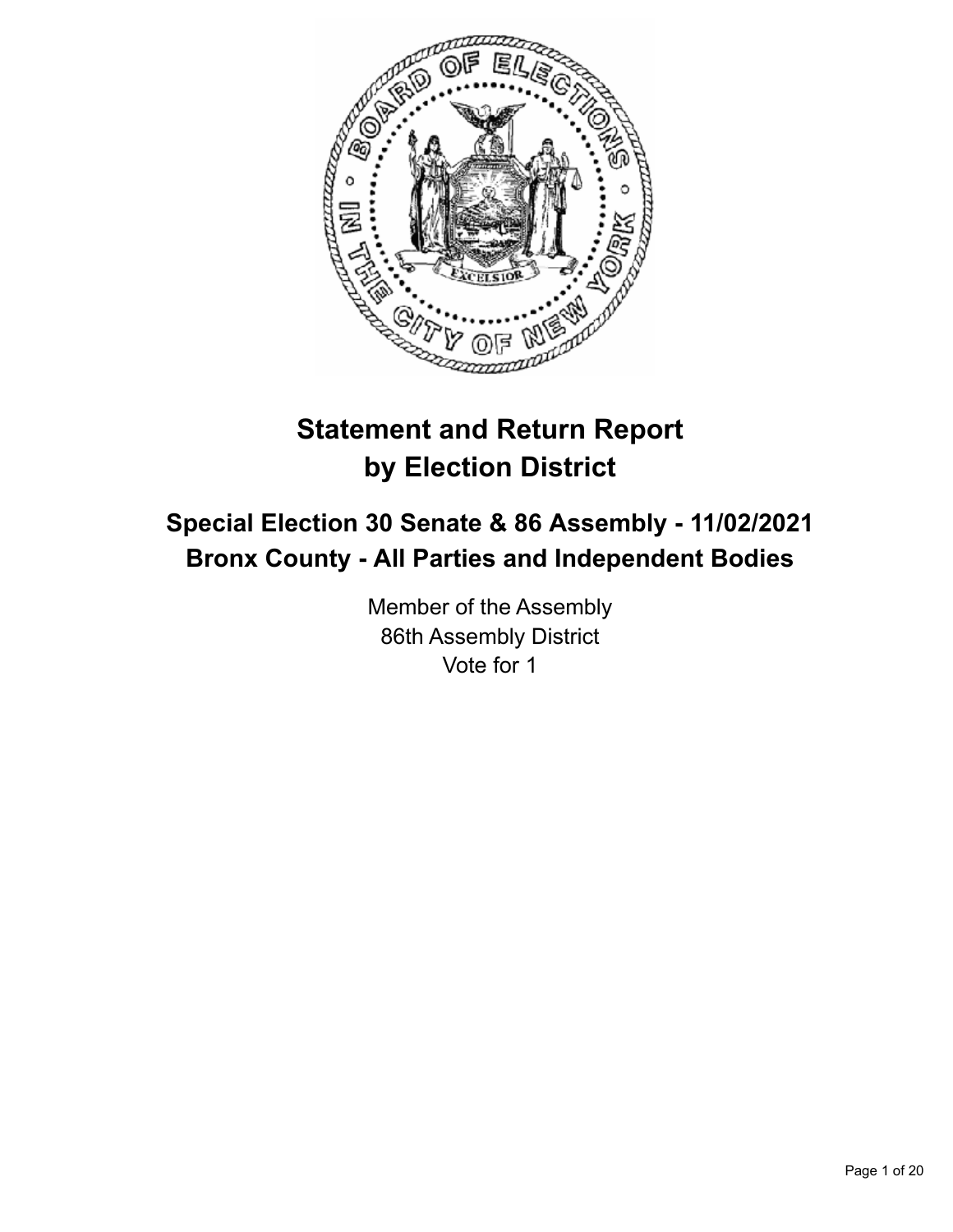

| PUBLIC COUNTER                                           | 80             |
|----------------------------------------------------------|----------------|
| ABSENTEE / MILITARY                                      | $\overline{4}$ |
| AFFIDAVIT                                                | $\mathbf{0}$   |
| <b>Total Ballots</b>                                     | 84             |
| Less - Inapplicable Federal/Special Presidential Ballots | $\Omega$       |
| <b>Total Applicable Ballots</b>                          | 84             |
| YUDELKA TAPIA (DEMOCRATIC)                               | 68             |
| <b>Total Votes</b>                                       | 68             |
| Unrecorded                                               | 16             |

#### **002/86**

| PUBLIC COUNTER                                           | 149      |
|----------------------------------------------------------|----------|
| ABSENTEE / MILITARY                                      | 11       |
| AFFIDAVIT                                                |          |
| <b>Total Ballots</b>                                     | 161      |
| Less - Inapplicable Federal/Special Presidential Ballots | $\Omega$ |
| <b>Total Applicable Ballots</b>                          | 161      |
| YUDELKA TAPIA (DEMOCRATIC)                               | 134      |
| <b>Total Votes</b>                                       | 134      |
| Unrecorded                                               | 27       |
|                                                          |          |

## **003/86**

| PUBLIC COUNTER                                           | 124 |
|----------------------------------------------------------|-----|
| ABSENTEE / MILITARY                                      | 6   |
| AFFIDAVIT                                                |     |
| Total Ballots                                            | 131 |
| Less - Inapplicable Federal/Special Presidential Ballots | 0   |
| <b>Total Applicable Ballots</b>                          | 131 |
| YUDELKA TAPIA (DEMOCRATIC)                               | 91  |
| ROWAN EDWARDS (WRITE-IN)                                 |     |
| <b>Total Votes</b>                                       | 92  |
| Unrecorded                                               | 39  |

| <b>PUBLIC COUNTER</b>                                    | 84            |
|----------------------------------------------------------|---------------|
| ABSENTEE / MILITARY                                      | $\mathcal{P}$ |
| AFFIDAVIT                                                | 2             |
| <b>Total Ballots</b>                                     | 88            |
| Less - Inapplicable Federal/Special Presidential Ballots | 0             |
| <b>Total Applicable Ballots</b>                          | 88            |
| YUDELKA TAPIA (DEMOCRATIC)                               | 55            |
| <b>Total Votes</b>                                       | 55            |
| Unrecorded                                               | 33            |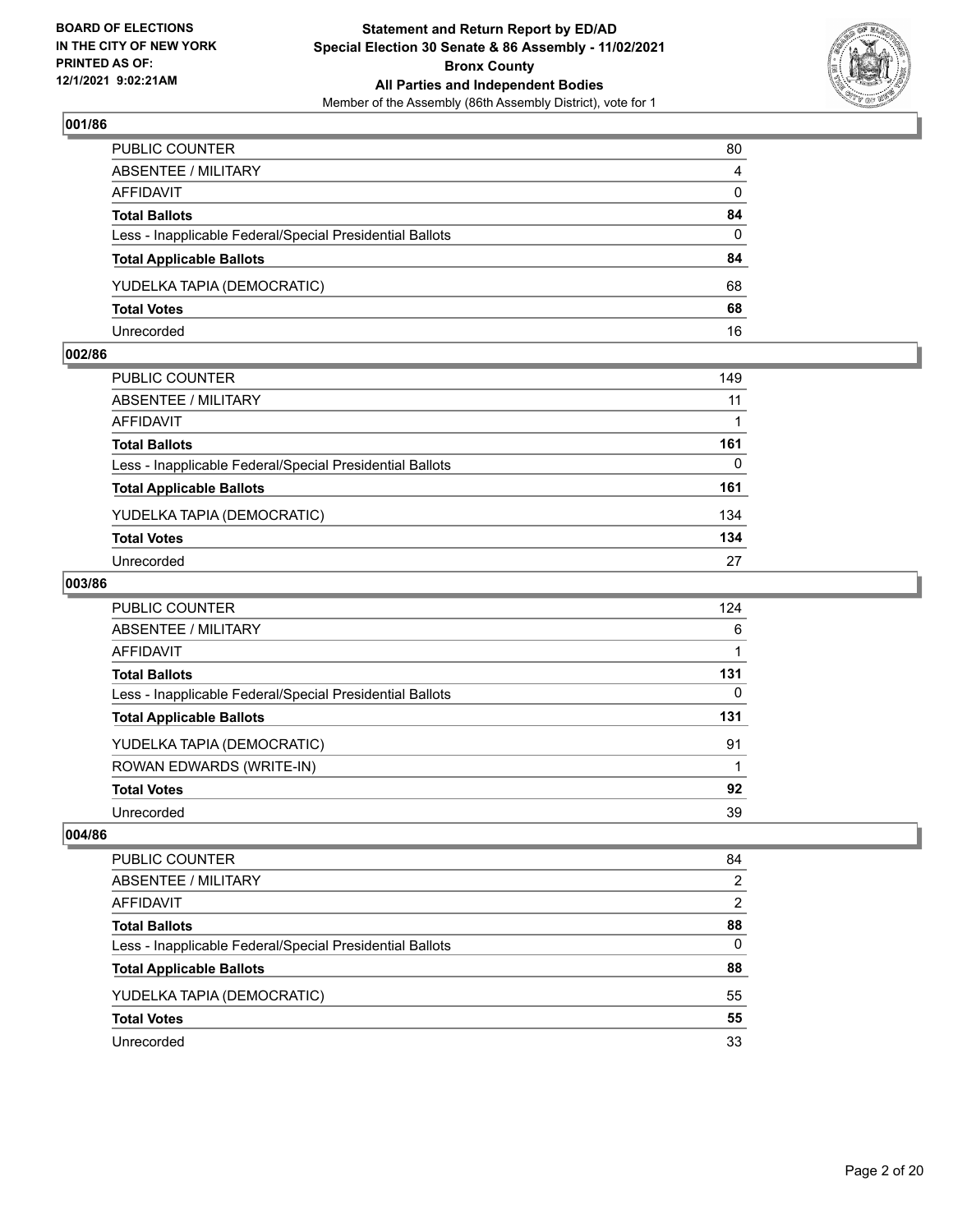

| PUBLIC COUNTER                                           | 81       |
|----------------------------------------------------------|----------|
| ABSENTEE / MILITARY                                      | -5       |
| AFFIDAVIT                                                |          |
| <b>Total Ballots</b>                                     | 87       |
| Less - Inapplicable Federal/Special Presidential Ballots | $\Omega$ |
| <b>Total Applicable Ballots</b>                          | 87       |
| YUDELKA TAPIA (DEMOCRATIC)                               | 72       |
| <b>Total Votes</b>                                       | 72       |
| Unrecorded                                               | 15       |

#### **006/86**

| PUBLIC COUNTER                                           | 129          |
|----------------------------------------------------------|--------------|
| ABSENTEE / MILITARY                                      | 13           |
| AFFIDAVIT                                                | $\mathbf{0}$ |
| <b>Total Ballots</b>                                     | 142          |
| Less - Inapplicable Federal/Special Presidential Ballots | $\Omega$     |
| <b>Total Applicable Ballots</b>                          | 142          |
| YUDELKA TAPIA (DEMOCRATIC)                               | 103          |
| <b>Total Votes</b>                                       | 103          |
| Unrecorded                                               | 39           |
|                                                          |              |

## **007/86**

| PUBLIC COUNTER                                           | 117              |
|----------------------------------------------------------|------------------|
| ABSENTEE / MILITARY                                      | $\overline{4}$   |
| AFFIDAVIT                                                |                  |
| <b>Total Ballots</b>                                     | 122              |
| Less - Inapplicable Federal/Special Presidential Ballots | $\Omega$         |
| <b>Total Applicable Ballots</b>                          | 122              |
| YUDELKA TAPIA (DEMOCRATIC)                               | 102              |
| <b>Total Votes</b>                                       | 102 <sub>2</sub> |
| Unrecorded                                               | 20               |

| <b>PUBLIC COUNTER</b>                                    | 127      |
|----------------------------------------------------------|----------|
| ABSENTEE / MILITARY                                      | 11       |
| AFFIDAVIT                                                |          |
| <b>Total Ballots</b>                                     | 139      |
| Less - Inapplicable Federal/Special Presidential Ballots | $\Omega$ |
| <b>Total Applicable Ballots</b>                          | 139      |
| YUDELKA TAPIA (DEMOCRATIC)                               | 106      |
| JOHN PRESSLEY (WRITE-IN)                                 |          |
| <b>Total Votes</b>                                       | 107      |
| Unrecorded                                               | 32       |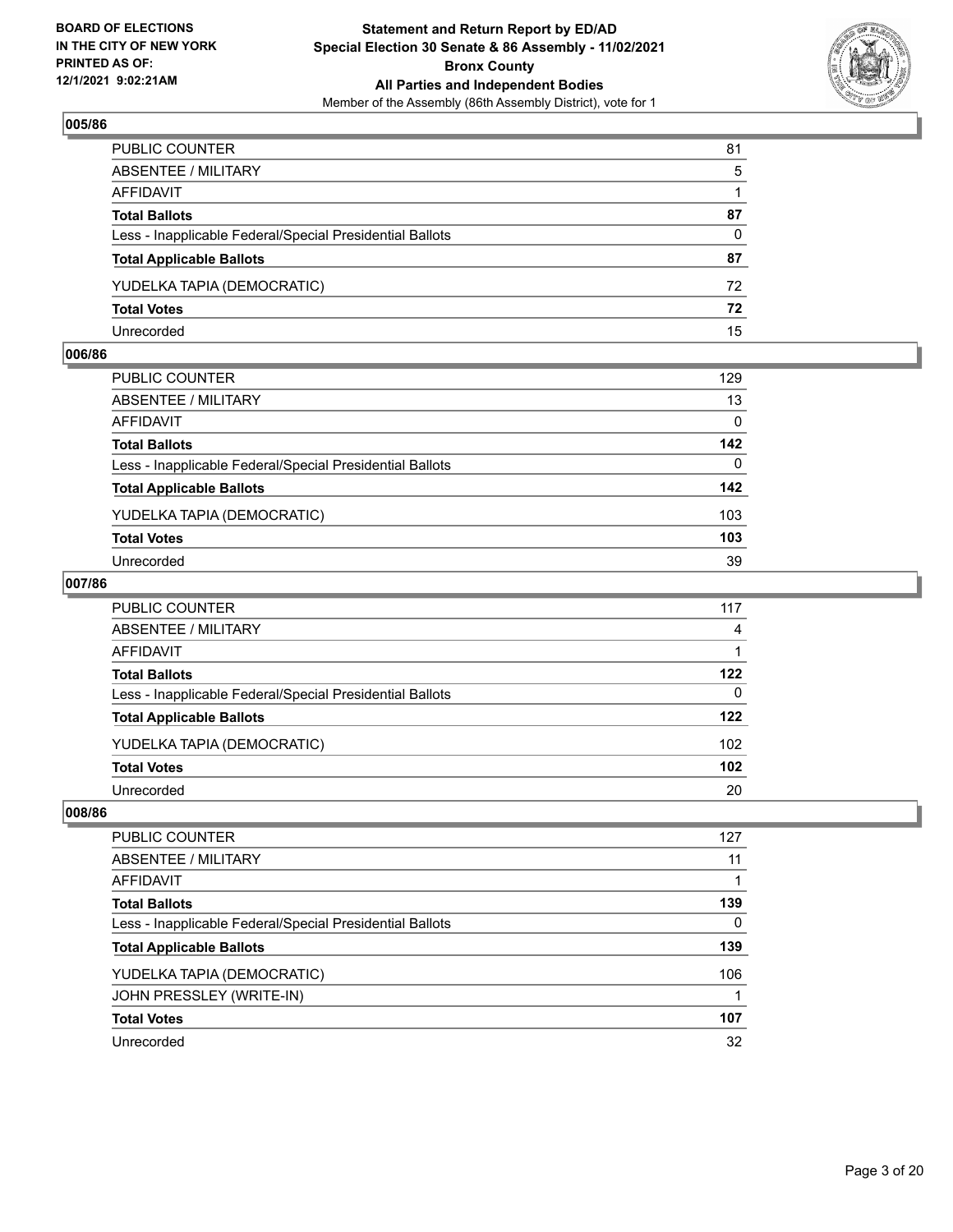

| <b>PUBLIC COUNTER</b>                                    | 153            |
|----------------------------------------------------------|----------------|
| ABSENTEE / MILITARY                                      | 14             |
| <b>AFFIDAVIT</b>                                         | 0              |
| <b>Total Ballots</b>                                     | 167            |
| Less - Inapplicable Federal/Special Presidential Ballots | 0              |
| <b>Total Applicable Ballots</b>                          | 167            |
| YUDELKA TAPIA (DEMOCRATIC)                               | 115            |
| CARL HEASTIE (WRITE-IN)                                  | $\overline{2}$ |
| JESSE GONZALEZ (WRITE-IN)                                | $\overline{2}$ |
| UNATTRIBUTABLE WRITE-IN (WRITE-IN)                       |                |
| WILL BARCLAY (WRITE-IN)                                  |                |
| <b>Total Votes</b>                                       | 121            |
| Unrecorded                                               | 46             |

## **010/86**

| PUBLIC COUNTER                                           | 124 |
|----------------------------------------------------------|-----|
| ABSENTEE / MILITARY                                      | 6   |
| AFFIDAVIT                                                |     |
| <b>Total Ballots</b>                                     | 131 |
| Less - Inapplicable Federal/Special Presidential Ballots | 0   |
| <b>Total Applicable Ballots</b>                          | 131 |
| YUDELKA TAPIA (DEMOCRATIC)                               | 100 |
| <b>Total Votes</b>                                       | 100 |
| Unrecorded                                               | 31  |

#### **011/86**

| PUBLIC COUNTER                                           | 114      |
|----------------------------------------------------------|----------|
| ABSENTEE / MILITARY                                      | 11       |
| <b>AFFIDAVIT</b>                                         | $\Omega$ |
| <b>Total Ballots</b>                                     | 125      |
| Less - Inapplicable Federal/Special Presidential Ballots | $\Omega$ |
| <b>Total Applicable Ballots</b>                          | 125      |
| YUDELKA TAPIA (DEMOCRATIC)                               | 79       |
| <b>Total Votes</b>                                       | 79       |
| Unrecorded                                               | 46       |

| PUBLIC COUNTER                                           | 141      |
|----------------------------------------------------------|----------|
| ABSENTEE / MILITARY                                      | 7        |
| AFFIDAVIT                                                | $\Omega$ |
| <b>Total Ballots</b>                                     | 148      |
| Less - Inapplicable Federal/Special Presidential Ballots | $\Omega$ |
| <b>Total Applicable Ballots</b>                          | 148      |
| YUDELKA TAPIA (DEMOCRATIC)                               | 114      |
| <b>Total Votes</b>                                       | 114      |
| Unrecorded                                               | 34       |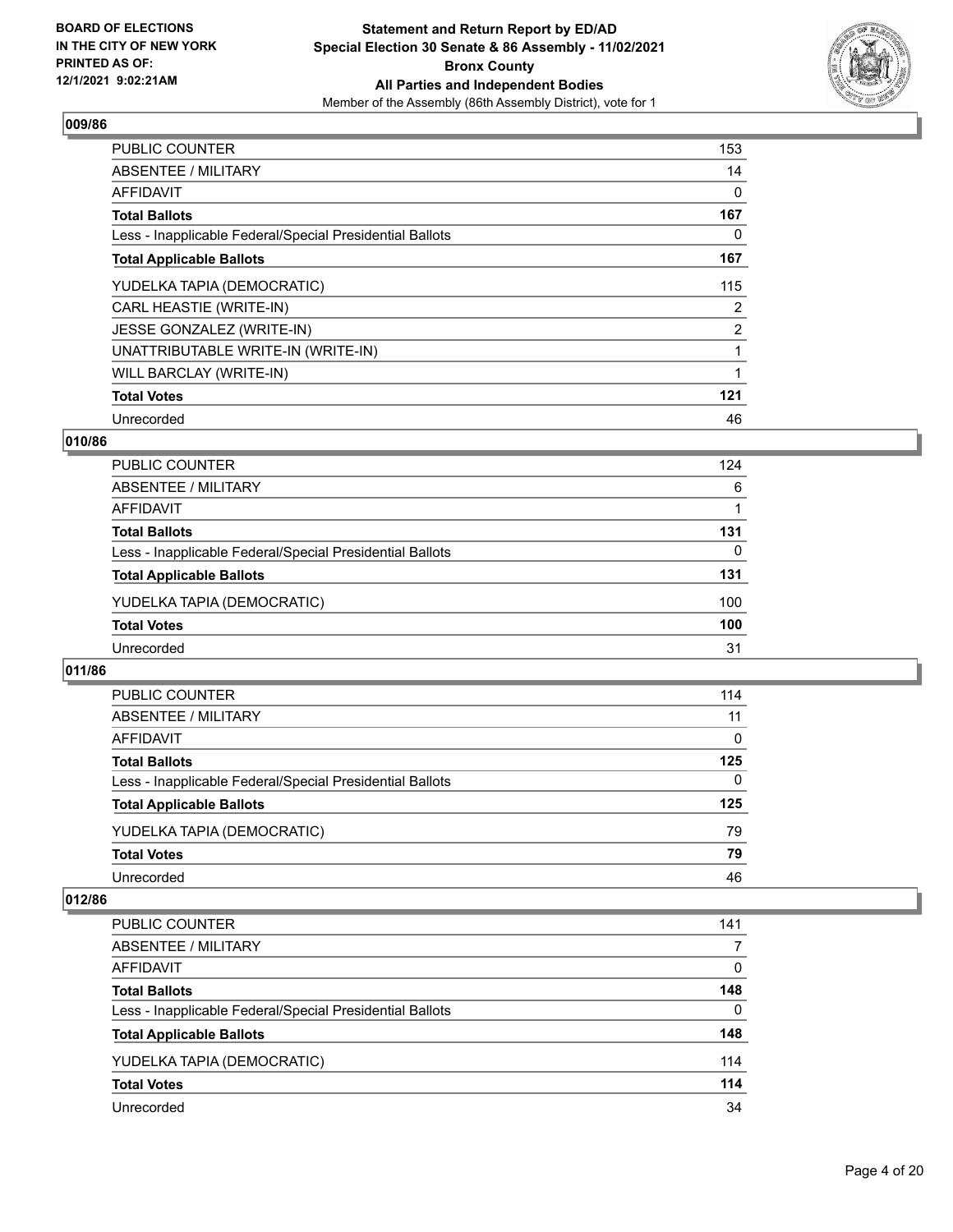

| PUBLIC COUNTER                                           | 110             |
|----------------------------------------------------------|-----------------|
| ABSENTEE / MILITARY                                      | 12 <sup>2</sup> |
| AFFIDAVIT                                                | 1               |
| Total Ballots                                            | 123             |
| Less - Inapplicable Federal/Special Presidential Ballots | 0               |
| <b>Total Applicable Ballots</b>                          | 123             |
| YUDELKA TAPIA (DEMOCRATIC)                               | 90              |
| JOSE BAUTISTA (WRITE-IN)                                 |                 |
| UNATTRIBUTABLE WRITE-IN (WRITE-IN)                       | 1               |
| <b>Total Votes</b>                                       | 92              |
| Unrecorded                                               | 31              |

#### **014/86**

| PUBLIC COUNTER                                           | 118      |
|----------------------------------------------------------|----------|
| ABSENTEE / MILITARY                                      | 8        |
| <b>AFFIDAVIT</b>                                         | 2        |
| <b>Total Ballots</b>                                     | 128      |
| Less - Inapplicable Federal/Special Presidential Ballots | $\Omega$ |
| <b>Total Applicable Ballots</b>                          | 128      |
| YUDELKA TAPIA (DEMOCRATIC)                               | 84       |
| <b>Total Votes</b>                                       | 84       |
| Unrecorded                                               | 44       |

#### **015/86**

| PUBLIC COUNTER                                           | 135      |
|----------------------------------------------------------|----------|
| ABSENTEE / MILITARY                                      | 12       |
| AFFIDAVIT                                                | $\Omega$ |
| <b>Total Ballots</b>                                     | 147      |
| Less - Inapplicable Federal/Special Presidential Ballots | 0        |
| <b>Total Applicable Ballots</b>                          | 147      |
| YUDELKA TAPIA (DEMOCRATIC)                               | 97       |
| <b>Total Votes</b>                                       | 97       |
| Unrecorded                                               | 50       |
|                                                          |          |

| PUBLIC COUNTER                                           | 110      |
|----------------------------------------------------------|----------|
| ABSENTEE / MILITARY                                      | 4        |
| AFFIDAVIT                                                |          |
| <b>Total Ballots</b>                                     | 115      |
| Less - Inapplicable Federal/Special Presidential Ballots | $\Omega$ |
| <b>Total Applicable Ballots</b>                          | 115      |
| YUDELKA TAPIA (DEMOCRATIC)                               | 84       |
| <b>Total Votes</b>                                       | 84       |
| Unrecorded                                               | 31       |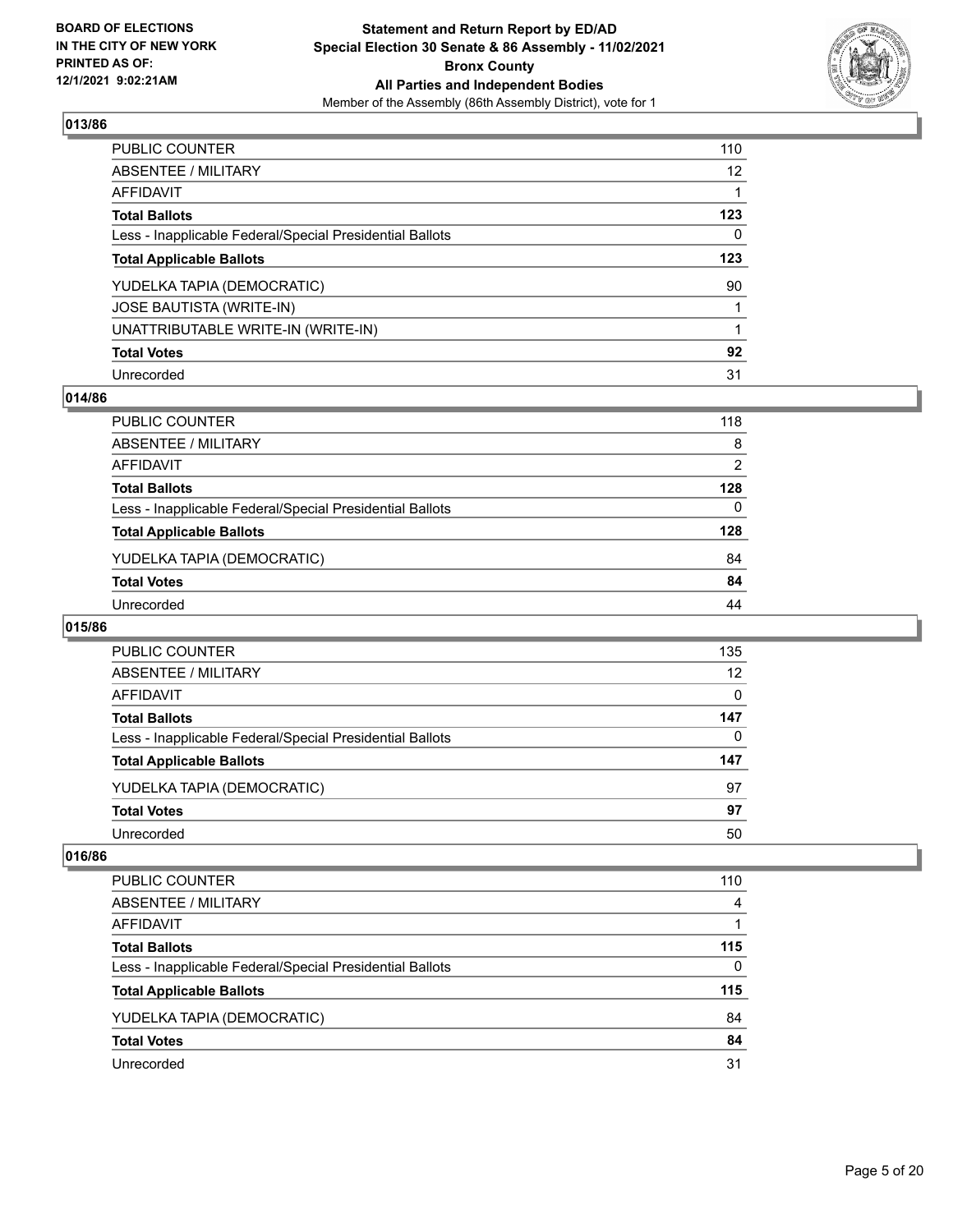

| PUBLIC COUNTER                                           | 133      |
|----------------------------------------------------------|----------|
| ABSENTEE / MILITARY                                      | 14       |
| AFFIDAVIT                                                | $\Omega$ |
| <b>Total Ballots</b>                                     | 147      |
| Less - Inapplicable Federal/Special Presidential Ballots | $\Omega$ |
| <b>Total Applicable Ballots</b>                          | 147      |
| YUDELKA TAPIA (DEMOCRATIC)                               | 102      |
| <b>Total Votes</b>                                       | 102      |
| Unrecorded                                               | 45       |

#### **018/86**

| PUBLIC COUNTER                                           | 114      |
|----------------------------------------------------------|----------|
| ABSENTEE / MILITARY                                      |          |
| AFFIDAVIT                                                | 2        |
| <b>Total Ballots</b>                                     | 117      |
| Less - Inapplicable Federal/Special Presidential Ballots | $\Omega$ |
| <b>Total Applicable Ballots</b>                          | 117      |
| YUDELKA TAPIA (DEMOCRATIC)                               | 92       |
| <b>Total Votes</b>                                       | 92       |
| Unrecorded                                               | 25       |
|                                                          |          |

## **019/86**

| PUBLIC COUNTER                                           | 112          |
|----------------------------------------------------------|--------------|
| ABSENTEE / MILITARY                                      | 13           |
| AFFIDAVIT                                                |              |
| Total Ballots                                            | 126          |
| Less - Inapplicable Federal/Special Presidential Ballots | $\mathbf{0}$ |
| <b>Total Applicable Ballots</b>                          | 126          |
| YUDELKA TAPIA (DEMOCRATIC)                               | 93           |
| MELISSA APONTE (WRITE-IN)                                |              |
| UNATTRIBUTABLE WRITE-IN (WRITE-IN)                       |              |
| <b>Total Votes</b>                                       | 95           |
| Unrecorded                                               | 31           |
|                                                          |              |

| PUBLIC COUNTER                                           | 113 |
|----------------------------------------------------------|-----|
| ABSENTEE / MILITARY                                      | 12  |
| AFFIDAVIT                                                |     |
| <b>Total Ballots</b>                                     | 126 |
| Less - Inapplicable Federal/Special Presidential Ballots | 0   |
| <b>Total Applicable Ballots</b>                          | 126 |
| YUDELKA TAPIA (DEMOCRATIC)                               | 80  |
| UNATTRIBUTABLE WRITE-IN (WRITE-IN)                       |     |
| <b>Total Votes</b>                                       |     |
|                                                          | 81  |
| Unrecorded                                               | 45  |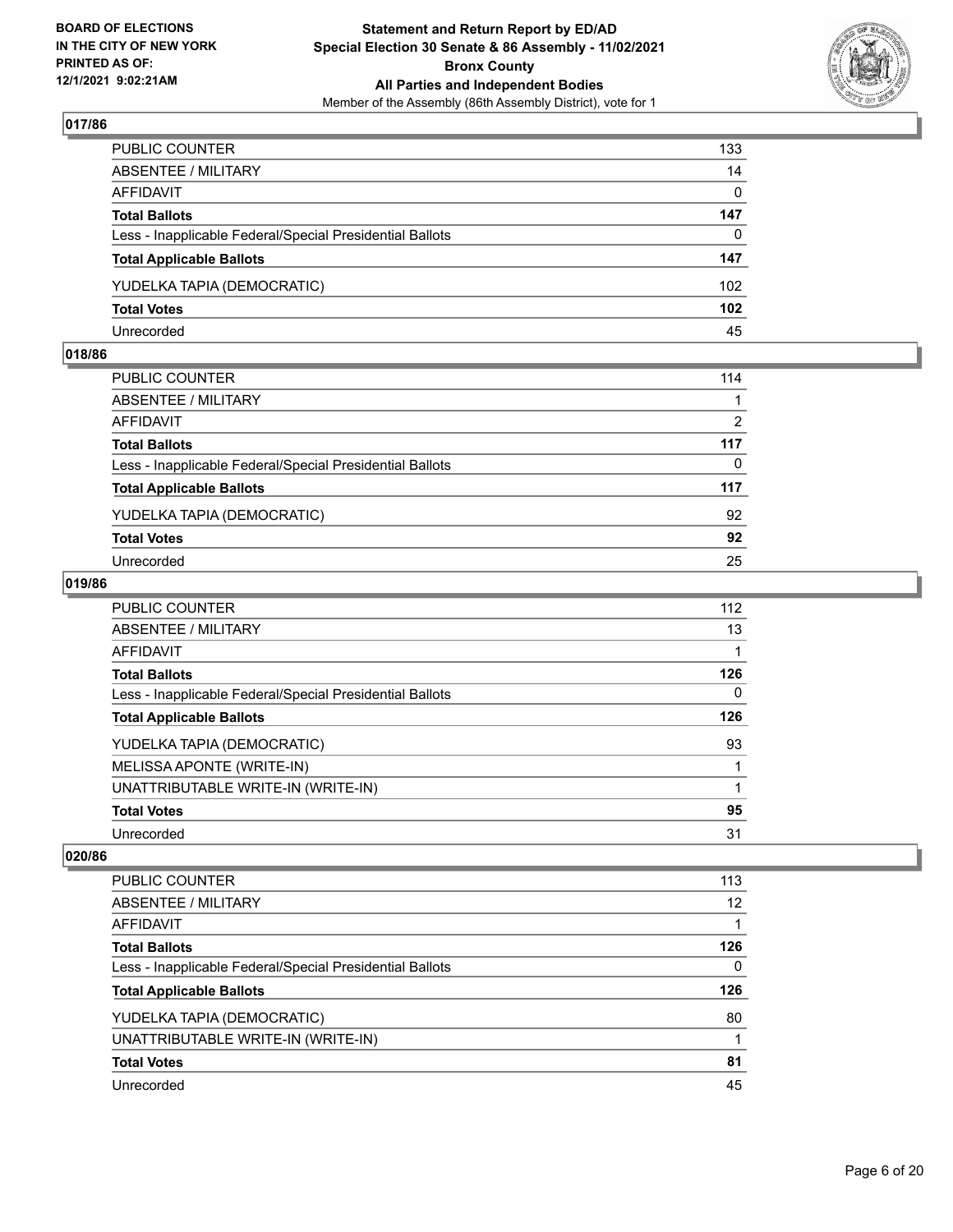

| PUBLIC COUNTER                                           | 14           |
|----------------------------------------------------------|--------------|
| ABSENTEE / MILITARY                                      | 15           |
| AFFIDAVIT                                                | $\mathbf{0}$ |
| <b>Total Ballots</b>                                     | 29           |
| Less - Inapplicable Federal/Special Presidential Ballots | $\Omega$     |
| <b>Total Applicable Ballots</b>                          | 29           |
| YUDELKA TAPIA (DEMOCRATIC)                               | 19           |
| <b>Total Votes</b>                                       | 19           |
| Unrecorded                                               | 10           |

#### **022/86**

| PUBLIC COUNTER                                           | 102 <sub>2</sub> |
|----------------------------------------------------------|------------------|
| <b>ABSENTEE / MILITARY</b>                               | 9                |
| AFFIDAVIT                                                | 0                |
| <b>Total Ballots</b>                                     | 111              |
| Less - Inapplicable Federal/Special Presidential Ballots | $\Omega$         |
| <b>Total Applicable Ballots</b>                          | 111              |
| YUDELKA TAPIA (DEMOCRATIC)                               | 90               |
| UNATTRIBUTABLE WRITE-IN (WRITE-IN)                       |                  |
| <b>Total Votes</b>                                       | 91               |
| Unrecorded                                               | 20               |
|                                                          |                  |

#### **023/86**

| <b>PUBLIC COUNTER</b>                                    | 112 |
|----------------------------------------------------------|-----|
| <b>ABSENTEE / MILITARY</b>                               | 11  |
| <b>AFFIDAVIT</b>                                         | 0   |
| <b>Total Ballots</b>                                     | 123 |
| Less - Inapplicable Federal/Special Presidential Ballots | 0   |
| <b>Total Applicable Ballots</b>                          | 123 |
| YUDELKA TAPIA (DEMOCRATIC)                               | 85  |
| <b>Total Votes</b>                                       | 85  |
| Unrecorded                                               | 38  |

| 75 |
|----|
| 4  |
| 0  |
| 79 |
| 0  |
| 79 |
| 48 |
|    |
| 49 |
| 30 |
|    |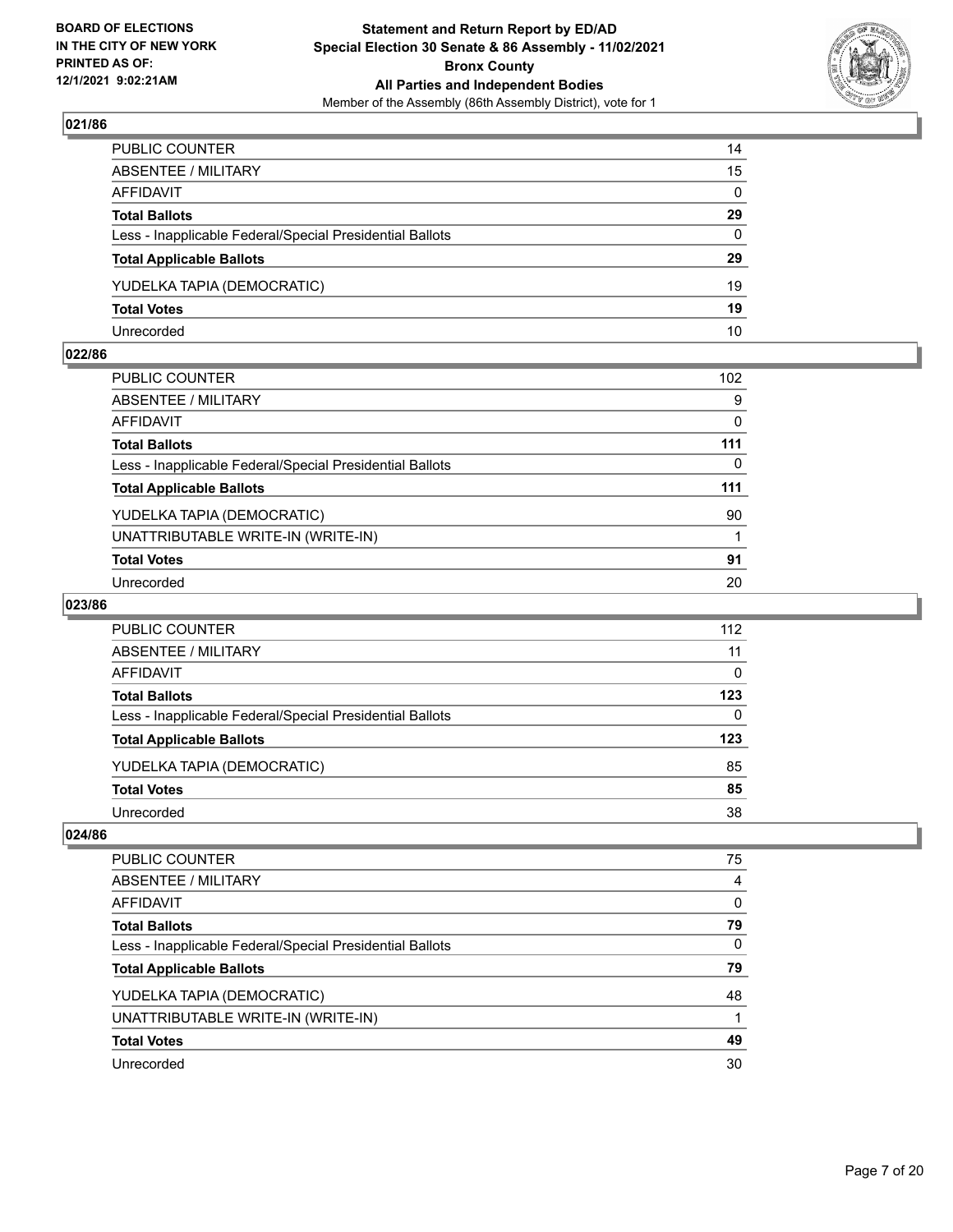

| PUBLIC COUNTER                                           | 102          |
|----------------------------------------------------------|--------------|
| ABSENTEE / MILITARY                                      | 5            |
| AFFIDAVIT                                                | $\mathbf{0}$ |
| <b>Total Ballots</b>                                     | 107          |
| Less - Inapplicable Federal/Special Presidential Ballots | $\Omega$     |
| <b>Total Applicable Ballots</b>                          | 107          |
| YUDELKA TAPIA (DEMOCRATIC)                               | 78           |
| <b>Total Votes</b>                                       | 78           |
| Unrecorded                                               | 29           |

#### **026/86**

| PUBLIC COUNTER                                           | 105 |
|----------------------------------------------------------|-----|
| ABSENTEE / MILITARY                                      | 3   |
| <b>AFFIDAVIT</b>                                         | 0   |
| <b>Total Ballots</b>                                     | 108 |
| Less - Inapplicable Federal/Special Presidential Ballots | 0   |
| <b>Total Applicable Ballots</b>                          | 108 |
| YUDELKA TAPIA (DEMOCRATIC)                               | 73  |
| UNATTRIBUTABLE WRITE-IN (WRITE-IN)                       |     |
| <b>Total Votes</b>                                       | 74  |
| Unrecorded                                               | 34  |

#### **027/86**

| PUBLIC COUNTER                                           | 117 |
|----------------------------------------------------------|-----|
| ABSENTEE / MILITARY                                      |     |
| AFFIDAVIT                                                | 0   |
| <b>Total Ballots</b>                                     | 118 |
| Less - Inapplicable Federal/Special Presidential Ballots | 0   |
| <b>Total Applicable Ballots</b>                          | 118 |
| YUDELKA TAPIA (DEMOCRATIC)                               | 77  |
| <b>Total Votes</b>                                       | 77  |
| Unrecorded                                               | 41  |

| <b>PUBLIC COUNTER</b>                                    | 95  |
|----------------------------------------------------------|-----|
| ABSENTEE / MILITARY                                      | 19  |
| AFFIDAVIT                                                | 0   |
| <b>Total Ballots</b>                                     | 114 |
| Less - Inapplicable Federal/Special Presidential Ballots | 0   |
| <b>Total Applicable Ballots</b>                          | 114 |
| YUDELKA TAPIA (DEMOCRATIC)                               | 76  |
| ANTHONY NIEVES (WRITE-IN)                                | 2   |
| <b>Total Votes</b>                                       | 78  |
| Unrecorded                                               | 36  |
|                                                          |     |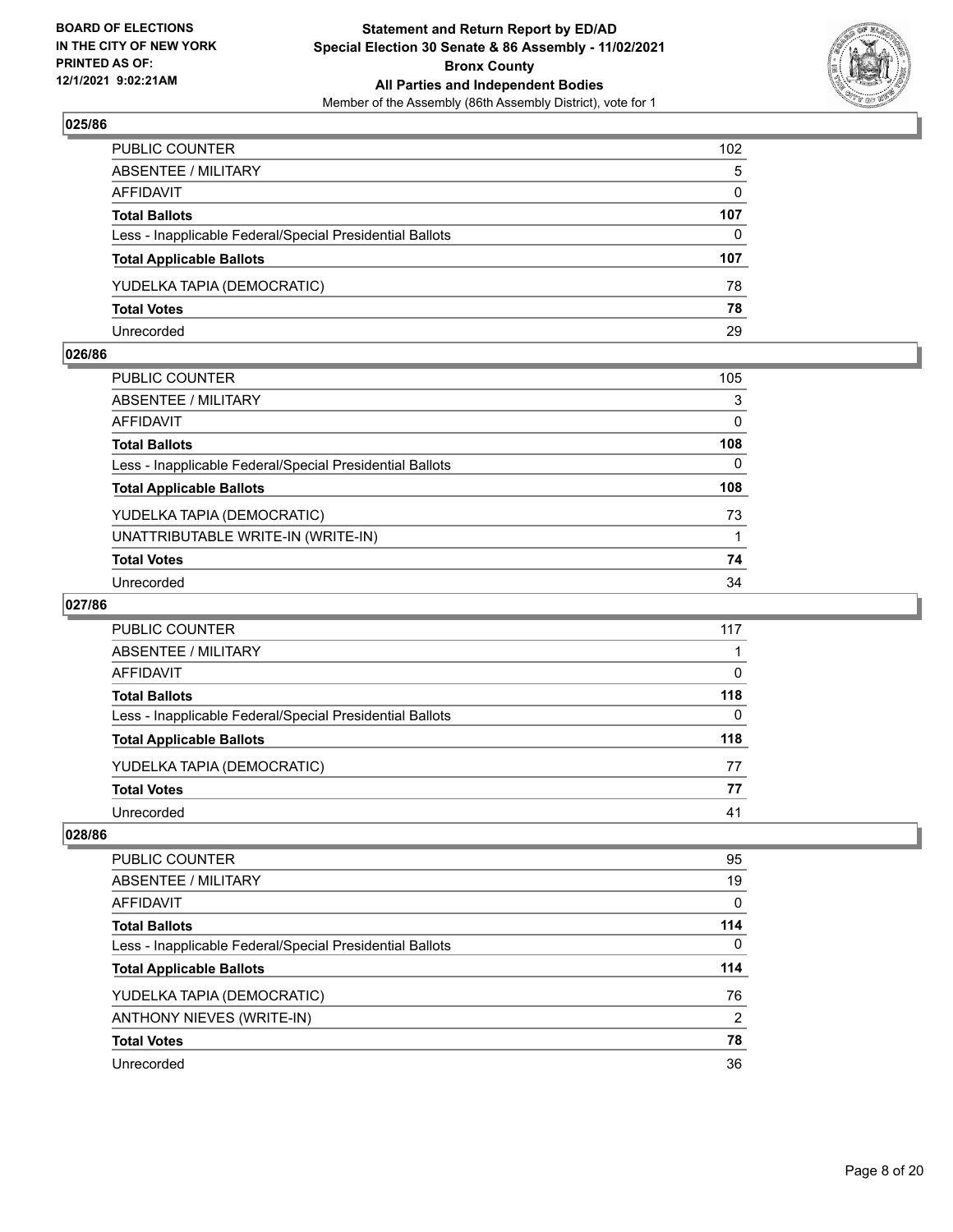

| PUBLIC COUNTER                                           | 110      |
|----------------------------------------------------------|----------|
| ABSENTEE / MILITARY                                      | 4        |
| AFFIDAVIT                                                | 2        |
| <b>Total Ballots</b>                                     | 116      |
| Less - Inapplicable Federal/Special Presidential Ballots | $\Omega$ |
| <b>Total Applicable Ballots</b>                          | 116      |
| YUDELKA TAPIA (DEMOCRATIC)                               | 85       |
| <b>Total Votes</b>                                       | 85       |
| Unrecorded                                               | 31       |

#### **030/86**

| PUBLIC COUNTER                                           | 90           |
|----------------------------------------------------------|--------------|
| ABSENTEE / MILITARY                                      | 4            |
| AFFIDAVIT                                                |              |
| <b>Total Ballots</b>                                     | 95           |
| Less - Inapplicable Federal/Special Presidential Ballots | $\mathbf{0}$ |
| <b>Total Applicable Ballots</b>                          | 95           |
| YUDELKA TAPIA (DEMOCRATIC)                               | 61           |
| <b>Total Votes</b>                                       | 61           |
|                                                          |              |
| Unrecorded                                               | 34           |

## **031/86**

| PUBLIC COUNTER                                           | 81           |
|----------------------------------------------------------|--------------|
| ABSENTEE / MILITARY                                      | 4            |
| AFFIDAVIT                                                | $\mathbf{0}$ |
| <b>Total Ballots</b>                                     | 85           |
| Less - Inapplicable Federal/Special Presidential Ballots | $\Omega$     |
| <b>Total Applicable Ballots</b>                          | 85           |
| YUDELKA TAPIA (DEMOCRATIC)                               | 60           |
| <b>Total Votes</b>                                       | 60           |
| Unrecorded                                               | 25           |
|                                                          |              |

| PUBLIC COUNTER                                           | 175      |
|----------------------------------------------------------|----------|
| ABSENTEE / MILITARY                                      | 10       |
| AFFIDAVIT                                                | $\Omega$ |
| <b>Total Ballots</b>                                     | 185      |
| Less - Inapplicable Federal/Special Presidential Ballots | 0        |
| <b>Total Applicable Ballots</b>                          | 185      |
| YUDELKA TAPIA (DEMOCRATIC)                               | 125      |
| <b>Total Votes</b>                                       | 125      |
| Unrecorded                                               | 60       |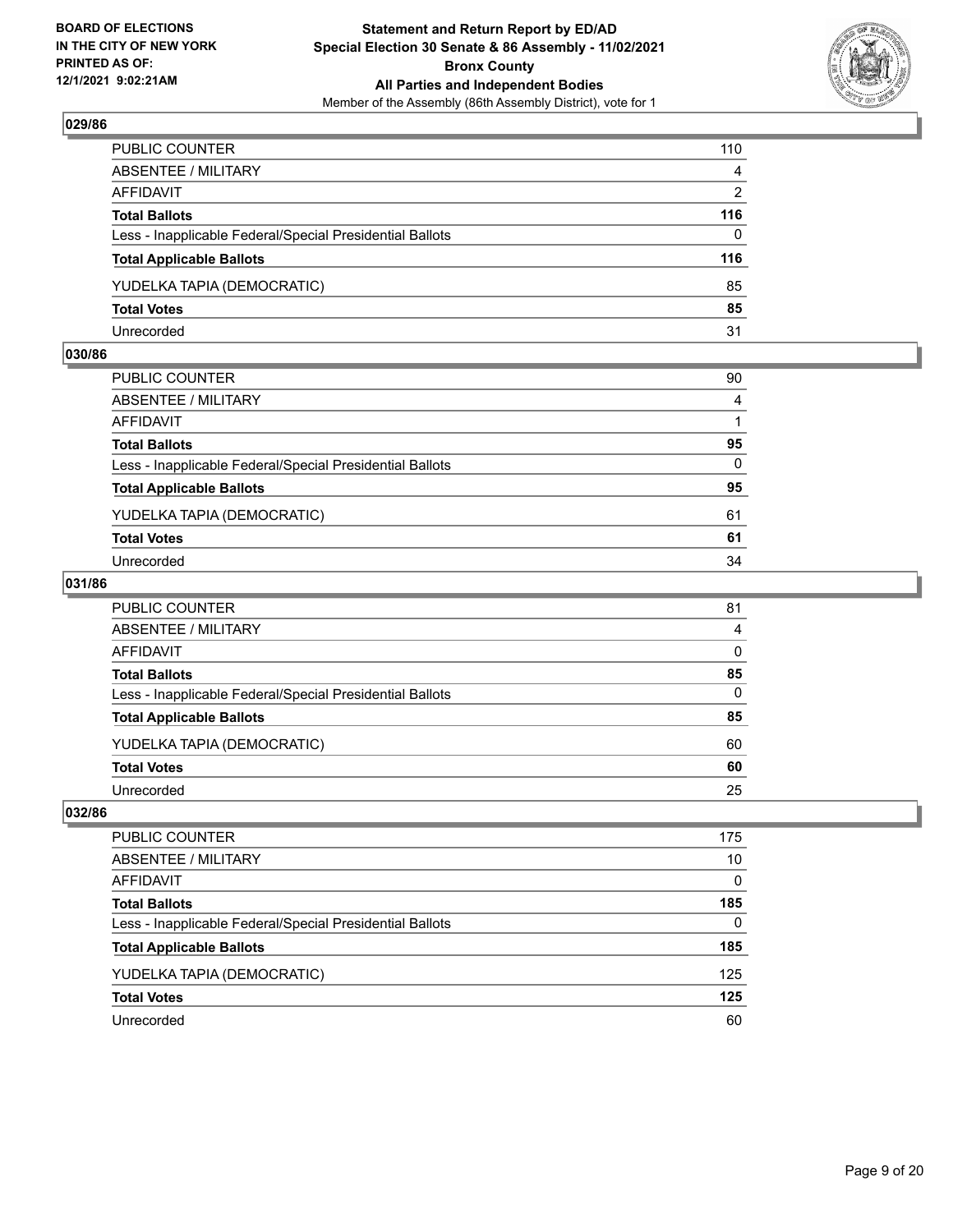

| PUBLIC COUNTER                                           | 171 |
|----------------------------------------------------------|-----|
| ABSENTEE / MILITARY                                      | 3   |
| AFFIDAVIT                                                | 0   |
| <b>Total Ballots</b>                                     | 174 |
| Less - Inapplicable Federal/Special Presidential Ballots | 0   |
| <b>Total Applicable Ballots</b>                          | 174 |
| YUDELKA TAPIA (DEMOCRATIC)                               | 121 |
| ALDOFO ABREU (WRITE-IN)                                  |     |
| <b>Total Votes</b>                                       | 122 |
| Unrecorded                                               | 52  |

#### **034/86**

| PUBLIC COUNTER                                           | 120          |
|----------------------------------------------------------|--------------|
| <b>ABSENTEE / MILITARY</b>                               | 11           |
| <b>AFFIDAVIT</b>                                         | $\mathbf{0}$ |
| <b>Total Ballots</b>                                     | 131          |
| Less - Inapplicable Federal/Special Presidential Ballots | $\Omega$     |
| <b>Total Applicable Ballots</b>                          | 131          |
| YUDELKA TAPIA (DEMOCRATIC)                               | 106          |
| <b>Total Votes</b>                                       | 106          |
| Unrecorded                                               | 25           |

#### **035/86**

| PUBLIC COUNTER                                           | 98 |
|----------------------------------------------------------|----|
| ABSENTEE / MILITARY                                      |    |
| <b>AFFIDAVIT</b>                                         | 0  |
| <b>Total Ballots</b>                                     | 99 |
| Less - Inapplicable Federal/Special Presidential Ballots | 0  |
| <b>Total Applicable Ballots</b>                          | 99 |
| YUDELKA TAPIA (DEMOCRATIC)                               | 64 |
| <b>Total Votes</b>                                       | 64 |
| Unrecorded                                               | 35 |

| PUBLIC COUNTER                                           | 114 |
|----------------------------------------------------------|-----|
| ABSENTEE / MILITARY                                      | 2   |
| AFFIDAVIT                                                | 0   |
| <b>Total Ballots</b>                                     | 116 |
| Less - Inapplicable Federal/Special Presidential Ballots | 0   |
| <b>Total Applicable Ballots</b>                          | 116 |
| YUDELKA TAPIA (DEMOCRATIC)                               | 87  |
| <b>Total Votes</b>                                       | 87  |
| Unrecorded                                               | 29  |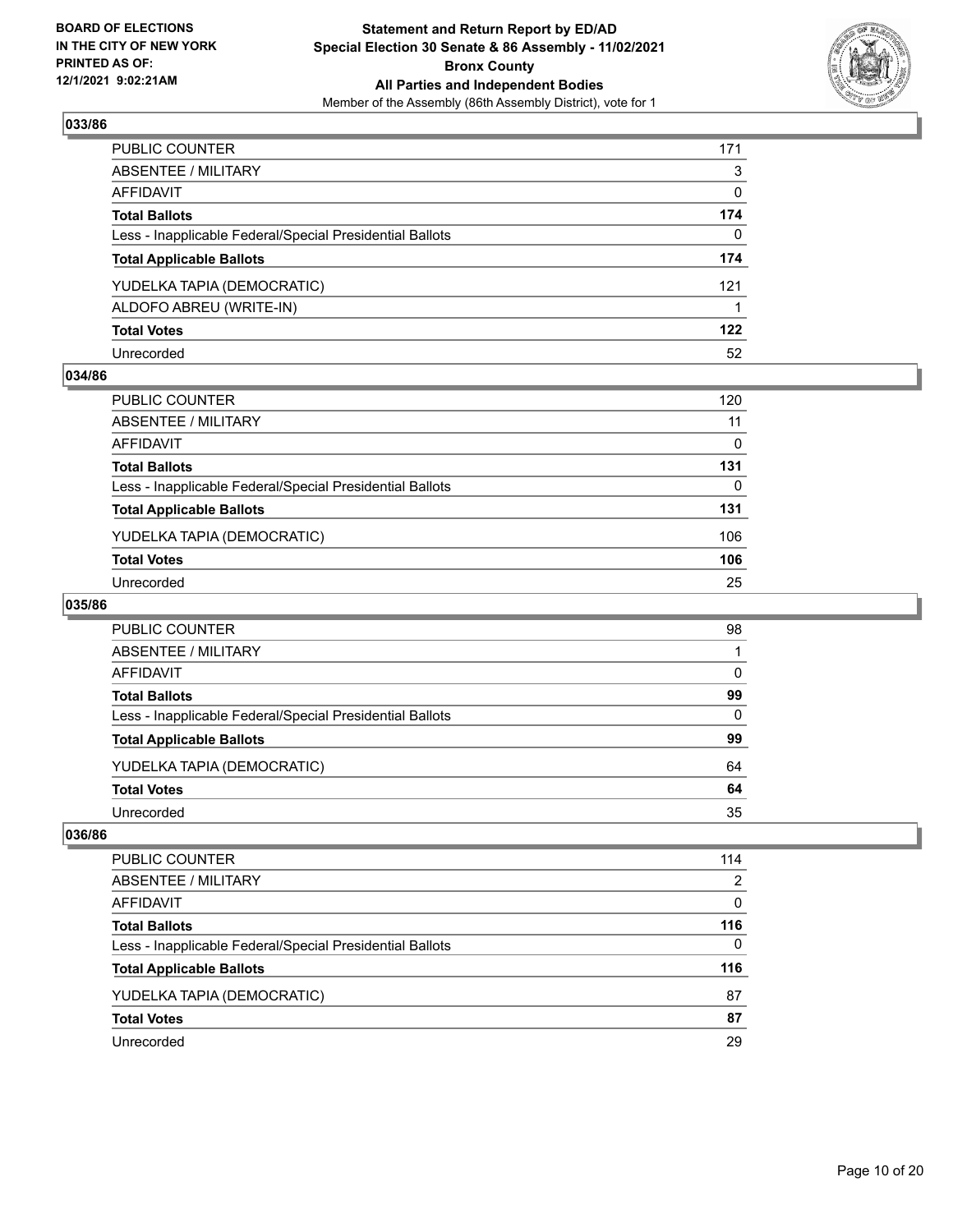

| PUBLIC COUNTER                                           | 62       |
|----------------------------------------------------------|----------|
| ABSENTEE / MILITARY                                      | 7        |
| AFFIDAVIT                                                |          |
| <b>Total Ballots</b>                                     | 70       |
| Less - Inapplicable Federal/Special Presidential Ballots | $\Omega$ |
| <b>Total Applicable Ballots</b>                          | 70       |
| YUDELKA TAPIA (DEMOCRATIC)                               | 52       |
| <b>Total Votes</b>                                       | 52       |
| Unrecorded                                               | 18       |

#### **038/86**

| PUBLIC COUNTER                                           | 87  |
|----------------------------------------------------------|-----|
| ABSENTEE / MILITARY                                      | 19  |
| AFFIDAVIT                                                | 0   |
| Total Ballots                                            | 106 |
| Less - Inapplicable Federal/Special Presidential Ballots | 0   |
| <b>Total Applicable Ballots</b>                          | 106 |
| YUDELKA TAPIA (DEMOCRATIC)                               | 64  |
| UNATTRIBUTABLE WRITE-IN (WRITE-IN)                       |     |
| <b>Total Votes</b>                                       | 65  |
| Unrecorded                                               | 41  |

#### **039/86**

| PUBLIC COUNTER                                           | 74 |
|----------------------------------------------------------|----|
| ABSENTEE / MILITARY                                      | 11 |
| AFFIDAVIT                                                | 2  |
| <b>Total Ballots</b>                                     | 87 |
| Less - Inapplicable Federal/Special Presidential Ballots | 0  |
| <b>Total Applicable Ballots</b>                          | 87 |
| YUDELKA TAPIA (DEMOCRATIC)                               | 60 |
| <b>Total Votes</b>                                       | 60 |
| Unrecorded                                               | 27 |

| 136 |
|-----|
| 2   |
|     |
| 139 |
| 0   |
| 139 |
| 97  |
| 2   |
| 99  |
| 40  |
|     |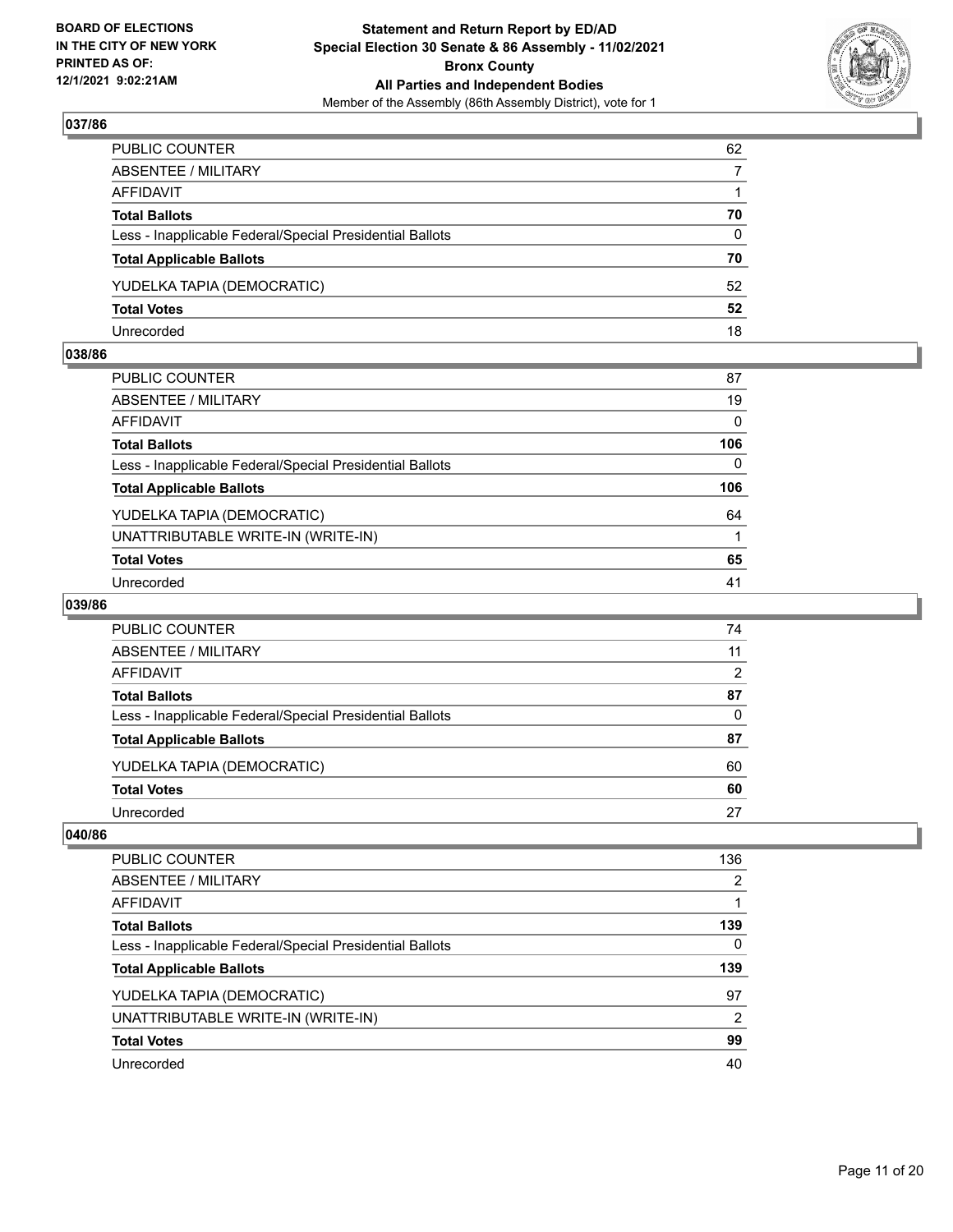

| PUBLIC COUNTER                                           | 79           |
|----------------------------------------------------------|--------------|
| ABSENTEE / MILITARY                                      | 3            |
| AFFIDAVIT                                                |              |
| <b>Total Ballots</b>                                     | 83           |
| Less - Inapplicable Federal/Special Presidential Ballots | $\mathbf{0}$ |
| <b>Total Applicable Ballots</b>                          | 83           |
| YUDELKA TAPIA (DEMOCRATIC)                               | 57           |
| <b>Total Votes</b>                                       | 57           |
| Unrecorded                                               | 26           |

#### **042/86**

| <b>Total Votes</b>                                       |              |
|----------------------------------------------------------|--------------|
| YUDELKA TAPIA (DEMOCRATIC)                               |              |
| <b>Total Applicable Ballots</b>                          |              |
| Less - Inapplicable Federal/Special Presidential Ballots | 0            |
| <b>Total Ballots</b>                                     |              |
| AFFIDAVIT                                                | $\mathbf{0}$ |
| ABSENTEE / MILITARY                                      | 0            |
| PUBLIC COUNTER                                           |              |
|                                                          |              |

## **043/86**

| PUBLIC COUNTER                                           | 10              |
|----------------------------------------------------------|-----------------|
| ABSENTEE / MILITARY                                      | $\mathbf{0}$    |
| AFFIDAVIT                                                | $\mathbf{0}$    |
| <b>Total Ballots</b>                                     | 10              |
| Less - Inapplicable Federal/Special Presidential Ballots | $\Omega$        |
| <b>Total Applicable Ballots</b>                          | 10 <sup>1</sup> |
| YUDELKA TAPIA (DEMOCRATIC)                               | 8               |
| <b>Total Votes</b>                                       | 8               |
| Unrecorded                                               | $\overline{2}$  |

| PUBLIC COUNTER                                           | 45           |
|----------------------------------------------------------|--------------|
| ABSENTEE / MILITARY                                      | 9            |
| AFFIDAVIT                                                | $\mathbf{0}$ |
| <b>Total Ballots</b>                                     | 54           |
| Less - Inapplicable Federal/Special Presidential Ballots | $\Omega$     |
| <b>Total Applicable Ballots</b>                          | 54           |
| YUDELKA TAPIA (DEMOCRATIC)                               | 39           |
| <b>Total Votes</b>                                       | 39           |
| Unrecorded                                               | 15           |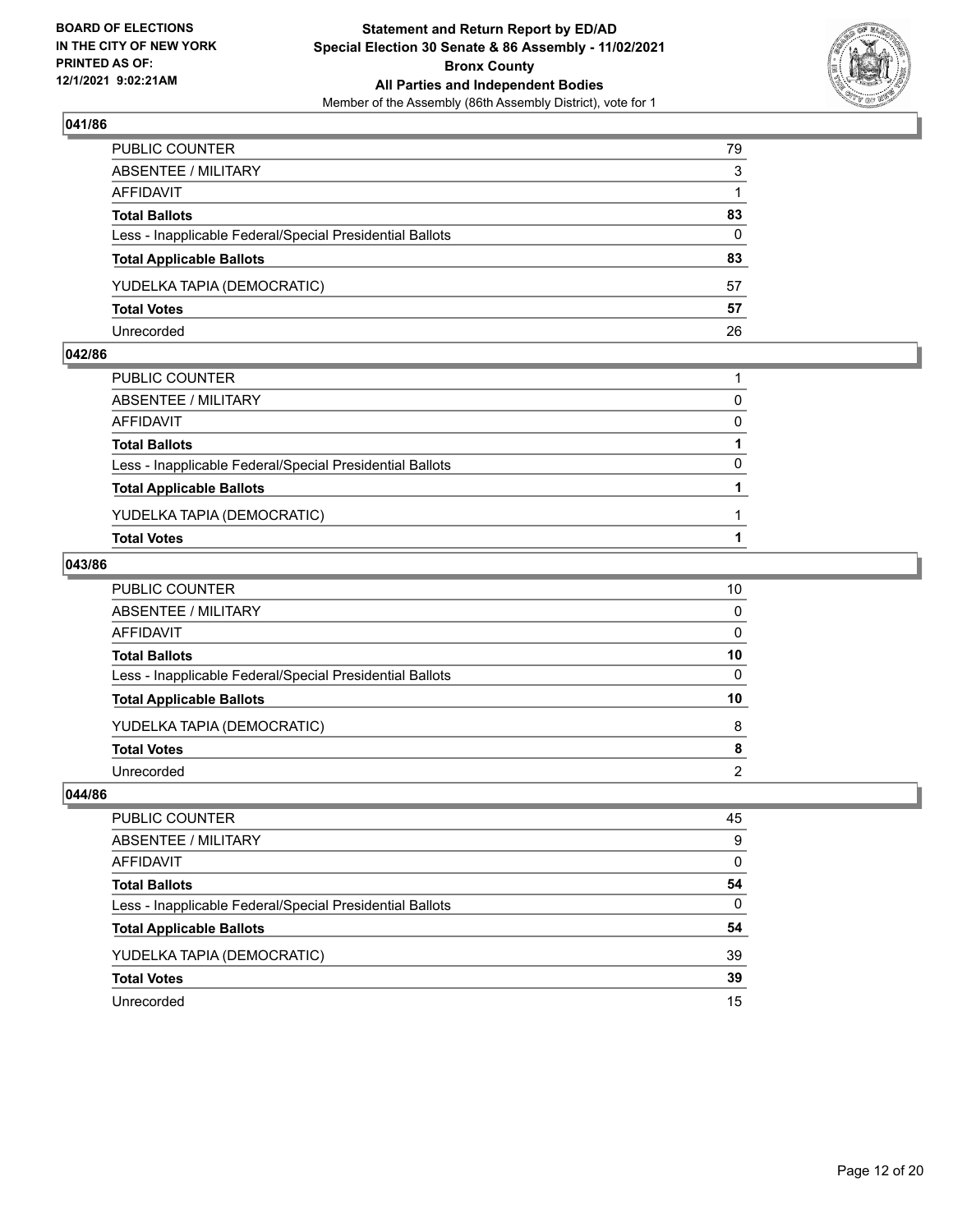

| PUBLIC COUNTER                                           | 191      |
|----------------------------------------------------------|----------|
| ABSENTEE / MILITARY                                      | 19       |
| AFFIDAVIT                                                | 2        |
| <b>Total Ballots</b>                                     | 212      |
| Less - Inapplicable Federal/Special Presidential Ballots | $\Omega$ |
| <b>Total Applicable Ballots</b>                          | 212      |
| YUDELKA TAPIA (DEMOCRATIC)                               | 122      |
| <b>Total Votes</b>                                       | 122      |
| Unrecorded                                               | 90       |

#### **046/86**

| PUBLIC COUNTER                                           | 90       |
|----------------------------------------------------------|----------|
| ABSENTEE / MILITARY                                      | 3        |
| <b>AFFIDAVIT</b>                                         | 2        |
| <b>Total Ballots</b>                                     | 95       |
| Less - Inapplicable Federal/Special Presidential Ballots | $\Omega$ |
| <b>Total Applicable Ballots</b>                          | 95       |
| YUDELKA TAPIA (DEMOCRATIC)                               | 65       |
| UNATTRIBUTABLE WRITE-IN (WRITE-IN)                       |          |
| <b>Total Votes</b>                                       | 66       |
| Unrecorded                                               | 29       |

## **047/86**

| <b>PUBLIC COUNTER</b>                                    | 134      |
|----------------------------------------------------------|----------|
| <b>ABSENTEE / MILITARY</b>                               | 14       |
| AFFIDAVIT                                                |          |
| <b>Total Ballots</b>                                     | 149      |
| Less - Inapplicable Federal/Special Presidential Ballots | $\Omega$ |
| <b>Total Applicable Ballots</b>                          | 149      |
| YUDELKA TAPIA (DEMOCRATIC)                               | 98       |
| <b>Total Votes</b>                                       | 98       |
| Unrecorded                                               | 51       |

| PUBLIC COUNTER                                           | 79 |
|----------------------------------------------------------|----|
| <b>ABSENTEE / MILITARY</b>                               | 3  |
| AFFIDAVIT                                                | 0  |
| <b>Total Ballots</b>                                     | 82 |
| Less - Inapplicable Federal/Special Presidential Ballots | 0  |
| <b>Total Applicable Ballots</b>                          | 82 |
| YUDELKA TAPIA (DEMOCRATIC)                               | 56 |
| UNATTRIBUTABLE WRITE-IN (WRITE-IN)                       |    |
| <b>Total Votes</b>                                       | 57 |
| Unrecorded                                               | 25 |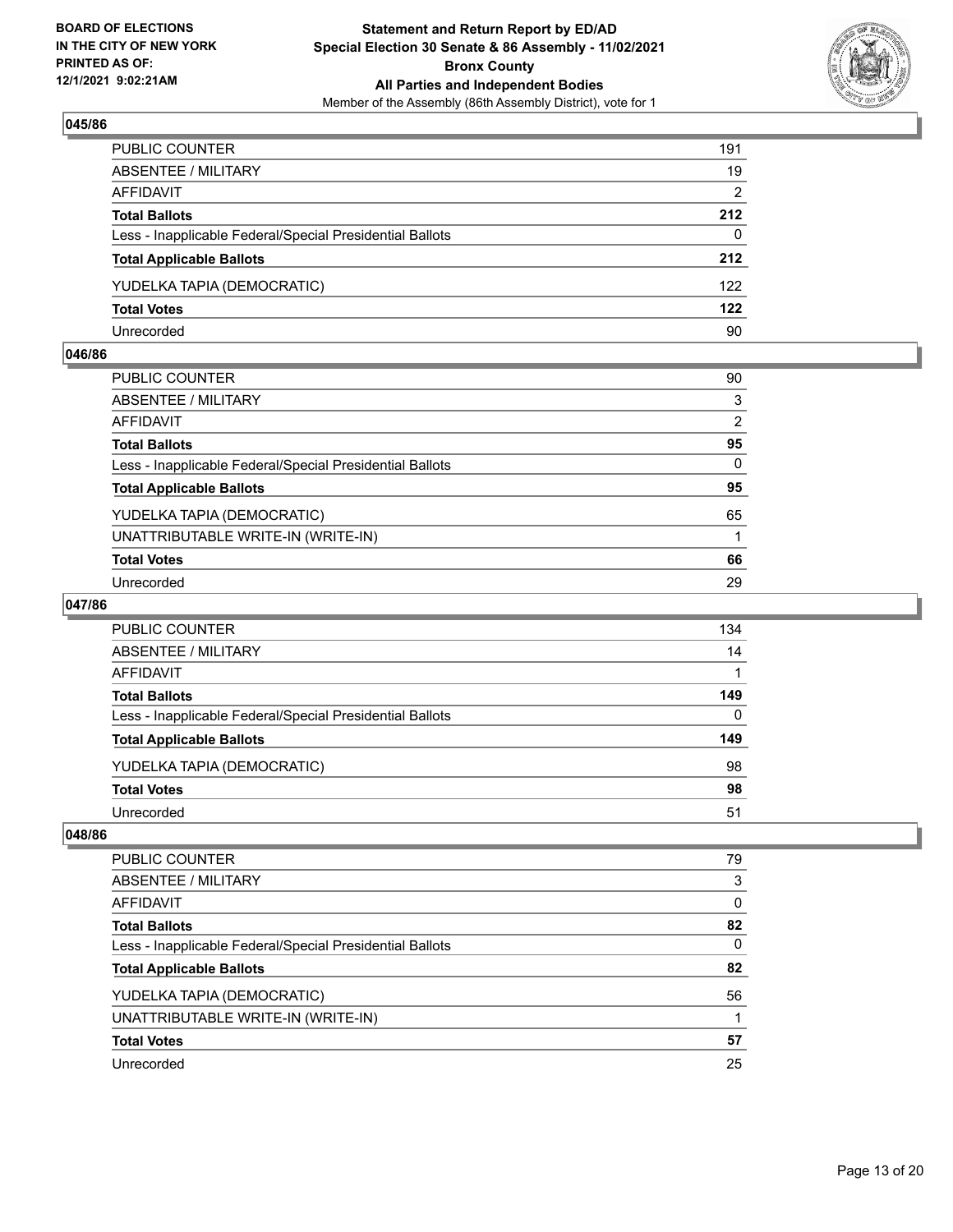

| PUBLIC COUNTER                                           | 83           |
|----------------------------------------------------------|--------------|
| ABSENTEE / MILITARY                                      | 5            |
| AFFIDAVIT                                                | $\mathbf{0}$ |
| <b>Total Ballots</b>                                     | 88           |
| Less - Inapplicable Federal/Special Presidential Ballots | $\Omega$     |
| <b>Total Applicable Ballots</b>                          | 88           |
| YUDELKA TAPIA (DEMOCRATIC)                               | 67           |
| <b>Total Votes</b>                                       | 67           |
| Unrecorded                                               | 21           |

#### **050/86**

| PUBLIC COUNTER                                           | 161 |
|----------------------------------------------------------|-----|
| ABSENTEE / MILITARY                                      | 11  |
| <b>AFFIDAVIT</b>                                         | 0   |
| <b>Total Ballots</b>                                     | 172 |
| Less - Inapplicable Federal/Special Presidential Ballots | 0   |
| <b>Total Applicable Ballots</b>                          | 172 |
| YUDELKA TAPIA (DEMOCRATIC)                               | 114 |
| UNATTRIBUTABLE WRITE-IN (WRITE-IN)                       | 3   |
| <b>Total Votes</b>                                       | 117 |
| Unrecorded                                               | 55  |

## **051/86**

| PUBLIC COUNTER                                           | 106      |
|----------------------------------------------------------|----------|
| ABSENTEE / MILITARY                                      | 11       |
| AFFIDAVIT                                                |          |
| <b>Total Ballots</b>                                     | 118      |
| Less - Inapplicable Federal/Special Presidential Ballots | $\Omega$ |
| <b>Total Applicable Ballots</b>                          | 118      |
| YUDELKA TAPIA (DEMOCRATIC)                               | 76       |
| <b>Total Votes</b>                                       | 76       |
| Unrecorded                                               | 42       |

| PUBLIC COUNTER                                           | 104 |
|----------------------------------------------------------|-----|
| ABSENTEE / MILITARY                                      | 13  |
| AFFIDAVIT                                                | 0   |
| <b>Total Ballots</b>                                     | 117 |
| Less - Inapplicable Federal/Special Presidential Ballots | 0   |
| <b>Total Applicable Ballots</b>                          | 117 |
| YUDELKA TAPIA (DEMOCRATIC)                               | 85  |
| UNATTRIBUTABLE WRITE-IN (WRITE-IN)                       |     |
| <b>Total Votes</b>                                       | 86  |
| Unrecorded                                               | 31  |
|                                                          |     |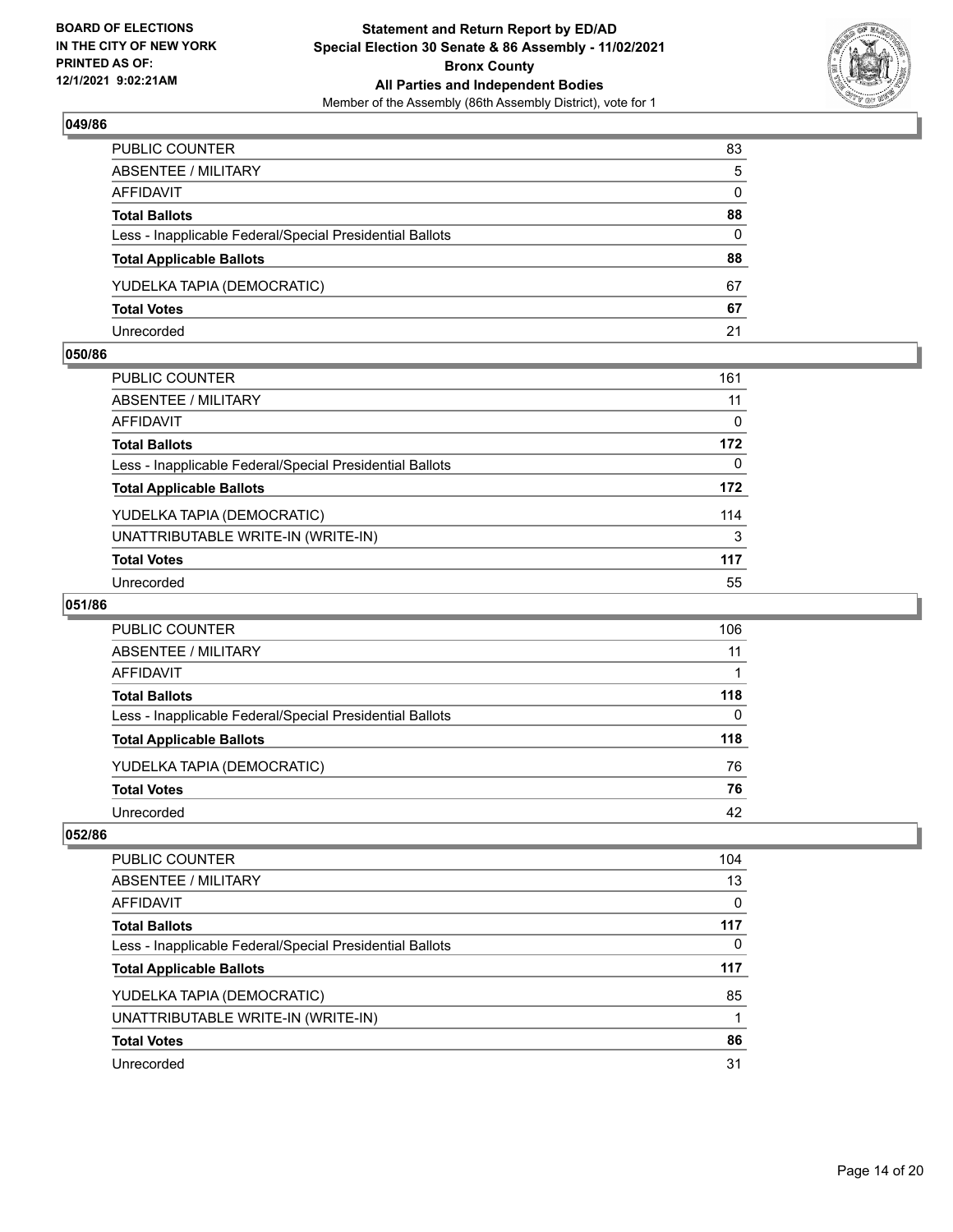

| PUBLIC COUNTER                                           | 107      |
|----------------------------------------------------------|----------|
| ABSENTEE / MILITARY                                      | 11       |
| AFFIDAVIT                                                | $\Omega$ |
| <b>Total Ballots</b>                                     | 118      |
| Less - Inapplicable Federal/Special Presidential Ballots | $\Omega$ |
| <b>Total Applicable Ballots</b>                          | 118      |
| YUDELKA TAPIA (DEMOCRATIC)                               | 71       |
| LATOYA RICHARDSON (WRITE-IN)                             |          |
| <b>Total Votes</b>                                       | 72       |
| Unrecorded                                               | 46       |

#### **054/86**

| PUBLIC COUNTER                                           | 47 |
|----------------------------------------------------------|----|
| ABSENTEE / MILITARY                                      | 2  |
| AFFIDAVIT                                                | 0  |
| <b>Total Ballots</b>                                     | 49 |
| Less - Inapplicable Federal/Special Presidential Ballots | 0  |
| <b>Total Applicable Ballots</b>                          | 49 |
| YUDELKA TAPIA (DEMOCRATIC)                               | 38 |
| <b>Total Votes</b>                                       | 38 |
| Unrecorded                                               | 11 |
|                                                          |    |

#### **055/86**

| PUBLIC COUNTER                                           | 128 |
|----------------------------------------------------------|-----|
| ABSENTEE / MILITARY                                      | 22  |
| AFFIDAVIT                                                | 0   |
| <b>Total Ballots</b>                                     | 150 |
| Less - Inapplicable Federal/Special Presidential Ballots | 0   |
| <b>Total Applicable Ballots</b>                          | 150 |
| YUDELKA TAPIA (DEMOCRATIC)                               | 107 |
| <b>Total Votes</b>                                       | 107 |
| Unrecorded                                               | 43  |

| <b>PUBLIC COUNTER</b>                                    | 98  |
|----------------------------------------------------------|-----|
| ABSENTEE / MILITARY                                      | 13  |
| AFFIDAVIT                                                | 0   |
| <b>Total Ballots</b>                                     | 111 |
| Less - Inapplicable Federal/Special Presidential Ballots | 0   |
| <b>Total Applicable Ballots</b>                          | 111 |
| YUDELKA TAPIA (DEMOCRATIC)                               | 73  |
| <b>Total Votes</b>                                       | 73  |
| Unrecorded                                               | 38  |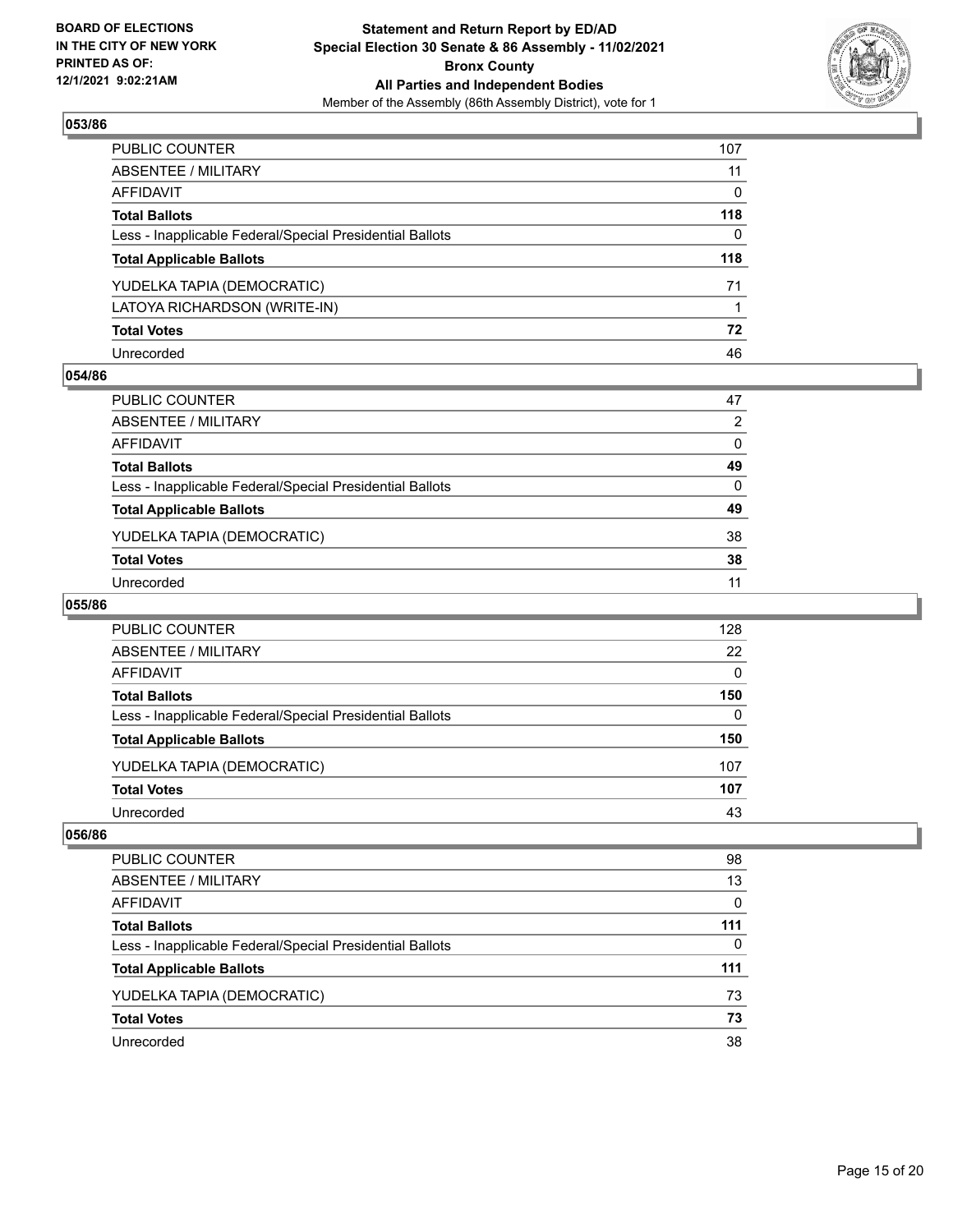

| PUBLIC COUNTER                                           | 121          |
|----------------------------------------------------------|--------------|
| ABSENTEE / MILITARY                                      | 10           |
| AFFIDAVIT                                                | $\mathbf{0}$ |
| <b>Total Ballots</b>                                     | 131          |
| Less - Inapplicable Federal/Special Presidential Ballots | 0            |
| <b>Total Applicable Ballots</b>                          | 131          |
| YUDELKA TAPIA (DEMOCRATIC)                               | 81           |
| UNATTRIBUTABLE WRITE-IN (WRITE-IN)                       |              |
| <b>Total Votes</b>                                       | 82           |
| Unrecorded                                               | 49           |

## **058/86**

| PUBLIC COUNTER                                           | 104          |
|----------------------------------------------------------|--------------|
| ABSENTEE / MILITARY                                      | 14           |
| AFFIDAVIT                                                | $\mathbf 0$  |
| Total Ballots                                            | 118          |
| Less - Inapplicable Federal/Special Presidential Ballots | $\mathbf{0}$ |
| <b>Total Applicable Ballots</b>                          | 118          |
| YUDELKA TAPIA (DEMOCRATIC)                               | 79           |
| UNATTRIBUTABLE WRITE-IN (WRITE-IN)                       |              |
| <b>Total Votes</b>                                       | 80           |
| Unrecorded                                               | 38           |

#### **059/86**

| PUBLIC COUNTER                                           | 166           |
|----------------------------------------------------------|---------------|
| ABSENTEE / MILITARY                                      | 3             |
| AFFIDAVIT                                                | $\mathcal{P}$ |
| <b>Total Ballots</b>                                     | 171           |
| Less - Inapplicable Federal/Special Presidential Ballots | 0             |
| <b>Total Applicable Ballots</b>                          | 171           |
| YUDELKA TAPIA (DEMOCRATIC)                               | 110           |
| UNATTRIBUTABLE WRITE-IN (WRITE-IN)                       |               |
| <b>Total Votes</b>                                       | 111           |
| Unrecorded                                               | 60            |

| PUBLIC COUNTER                                           | 13 |
|----------------------------------------------------------|----|
| ABSENTEE / MILITARY                                      | 0  |
| AFFIDAVIT                                                | 0  |
| <b>Total Ballots</b>                                     | 13 |
| Less - Inapplicable Federal/Special Presidential Ballots | 0  |
| <b>Total Applicable Ballots</b>                          | 13 |
| YUDELKA TAPIA (DEMOCRATIC)                               | 10 |
| <b>Total Votes</b>                                       | 10 |
| Unrecorded                                               | 3  |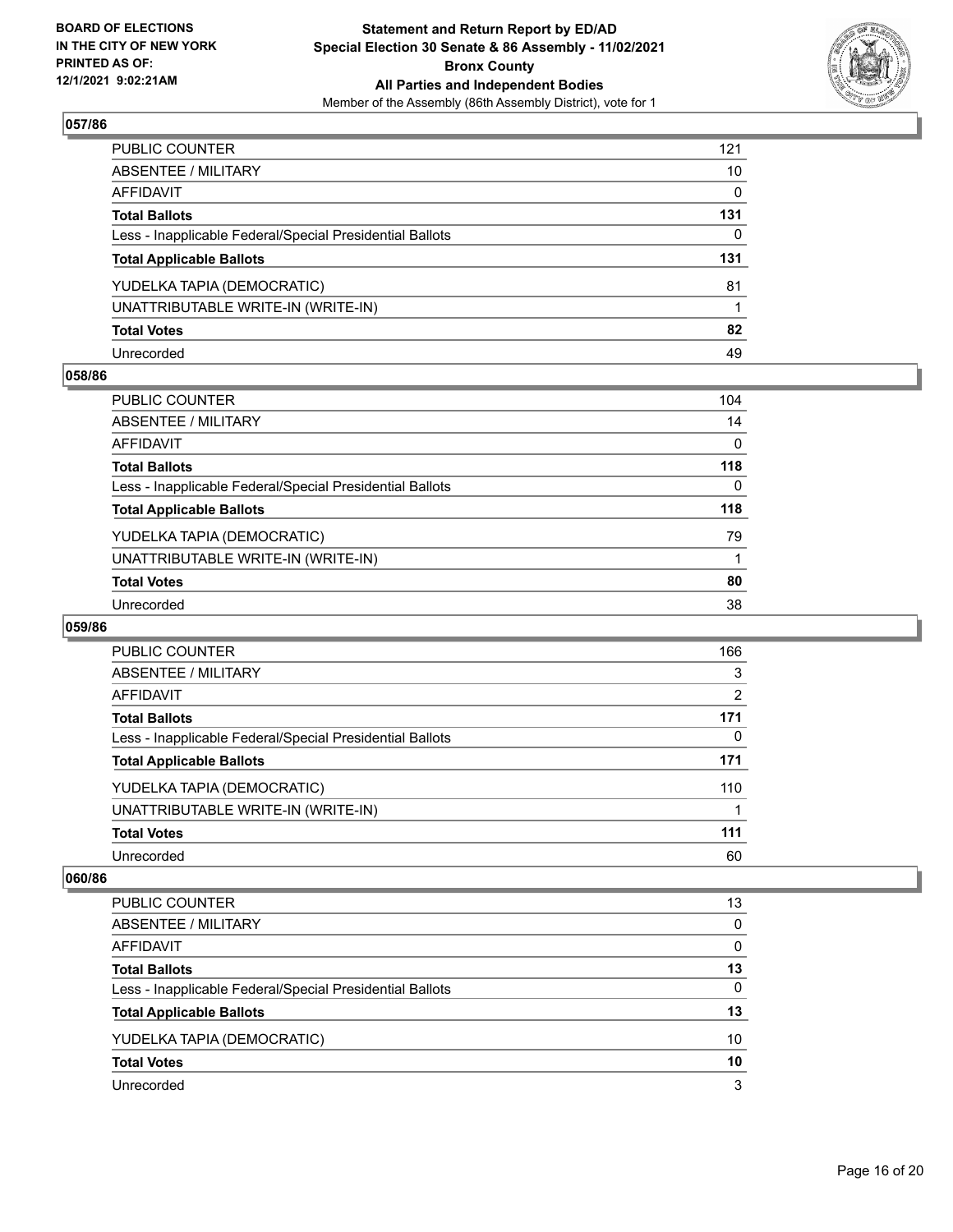

| PUBLIC COUNTER                                           | 65       |
|----------------------------------------------------------|----------|
| ABSENTEE / MILITARY                                      | 5        |
| AFFIDAVIT                                                |          |
| <b>Total Ballots</b>                                     | 71       |
| Less - Inapplicable Federal/Special Presidential Ballots | $\Omega$ |
| <b>Total Applicable Ballots</b>                          | 71       |
| YUDELKA TAPIA (DEMOCRATIC)                               | 46       |
| <b>Total Votes</b>                                       | 46       |
| Unrecorded                                               | 25       |

#### **062/86**

| PUBLIC COUNTER                                           | 103      |
|----------------------------------------------------------|----------|
| ABSENTEE / MILITARY                                      |          |
| AFFIDAVIT                                                | $\Omega$ |
| <b>Total Ballots</b>                                     | 104      |
| Less - Inapplicable Federal/Special Presidential Ballots | $\Omega$ |
| <b>Total Applicable Ballots</b>                          | 104      |
| YUDELKA TAPIA (DEMOCRATIC)                               | 83       |
| <b>Total Votes</b>                                       | 83       |
| Unrecorded                                               | 21       |
|                                                          |          |

## **063/86**

| PUBLIC COUNTER                                           | 123      |
|----------------------------------------------------------|----------|
| ABSENTEE / MILITARY                                      | 10       |
| AFFIDAVIT                                                | 0        |
| Total Ballots                                            | 133      |
| Less - Inapplicable Federal/Special Presidential Ballots | $\Omega$ |
| <b>Total Applicable Ballots</b>                          | 133      |
| YUDELKA TAPIA (DEMOCRATIC)                               | 89       |
| JOSE RIVERA (WRITE-IN)                                   |          |
| <b>Total Votes</b>                                       | 90       |
| Unrecorded                                               | 43       |

| PUBLIC COUNTER                                           | 137 |
|----------------------------------------------------------|-----|
| <b>ABSENTEE / MILITARY</b>                               | 17  |
| AFFIDAVIT                                                | 0   |
| <b>Total Ballots</b>                                     | 154 |
| Less - Inapplicable Federal/Special Presidential Ballots | 0   |
| <b>Total Applicable Ballots</b>                          | 154 |
| YUDELKA TAPIA (DEMOCRATIC)                               | 110 |
| UNATTRIBUTABLE WRITE-IN (WRITE-IN)                       |     |
| <b>Total Votes</b>                                       | 111 |
| Unrecorded                                               | 43  |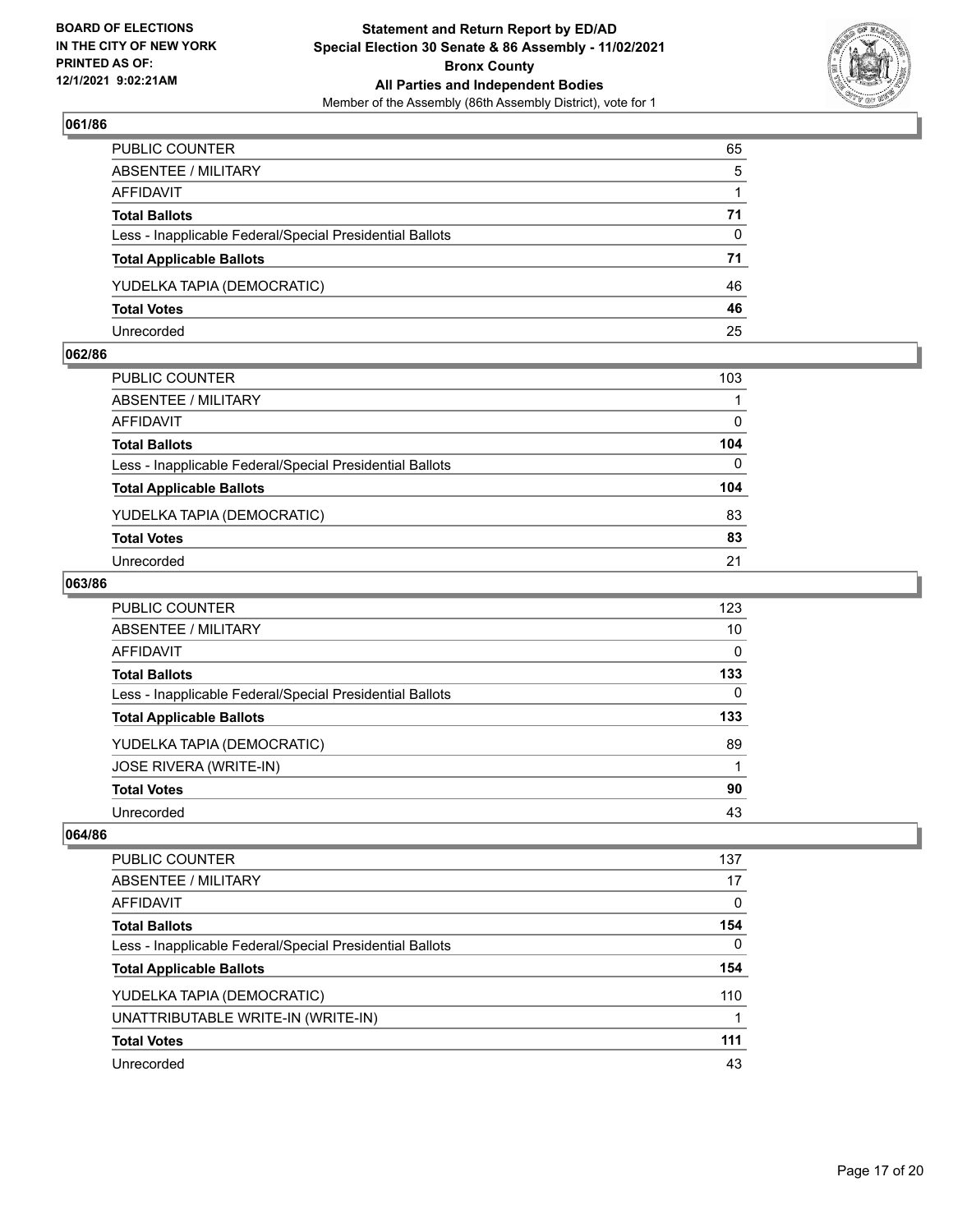

| PUBLIC COUNTER                                           | 74             |
|----------------------------------------------------------|----------------|
| ABSENTEE / MILITARY                                      | $\overline{4}$ |
| AFFIDAVIT                                                |                |
| <b>Total Ballots</b>                                     | 79             |
| Less - Inapplicable Federal/Special Presidential Ballots | $\Omega$       |
| <b>Total Applicable Ballots</b>                          | 79             |
| YUDELKA TAPIA (DEMOCRATIC)                               | 54             |
| <b>Total Votes</b>                                       | 54             |
| Unrecorded                                               | 25             |

#### **066/86**

| PUBLIC COUNTER                                           | 130          |
|----------------------------------------------------------|--------------|
| ABSENTEE / MILITARY                                      | 6            |
| AFFIDAVIT                                                | 0            |
| <b>Total Ballots</b>                                     | 136          |
| Less - Inapplicable Federal/Special Presidential Ballots | $\mathbf{0}$ |
| <b>Total Applicable Ballots</b>                          | 136          |
| YUDELKA TAPIA (DEMOCRATIC)                               | 107          |
| <b>Total Votes</b>                                       | 107          |
| Unrecorded                                               | 29           |
|                                                          |              |

## **067/86**

| PUBLIC COUNTER                                           | 103      |
|----------------------------------------------------------|----------|
| ABSENTEE / MILITARY                                      | 9        |
| AFFIDAVIT                                                | 2        |
| <b>Total Ballots</b>                                     | 114      |
| Less - Inapplicable Federal/Special Presidential Ballots | $\Omega$ |
| <b>Total Applicable Ballots</b>                          | 114      |
| YUDELKA TAPIA (DEMOCRATIC)                               | 80       |
| <b>Total Votes</b>                                       | 80       |
| Unrecorded                                               | 34       |

| PUBLIC COUNTER                                           | 68 |
|----------------------------------------------------------|----|
| ABSENTEE / MILITARY                                      | 3  |
| AFFIDAVIT                                                | 3  |
| <b>Total Ballots</b>                                     | 74 |
| Less - Inapplicable Federal/Special Presidential Ballots | 0  |
| <b>Total Applicable Ballots</b>                          | 74 |
| YUDELKA TAPIA (DEMOCRATIC)                               | 54 |
| <b>Total Votes</b>                                       | 54 |
| Unrecorded                                               | 20 |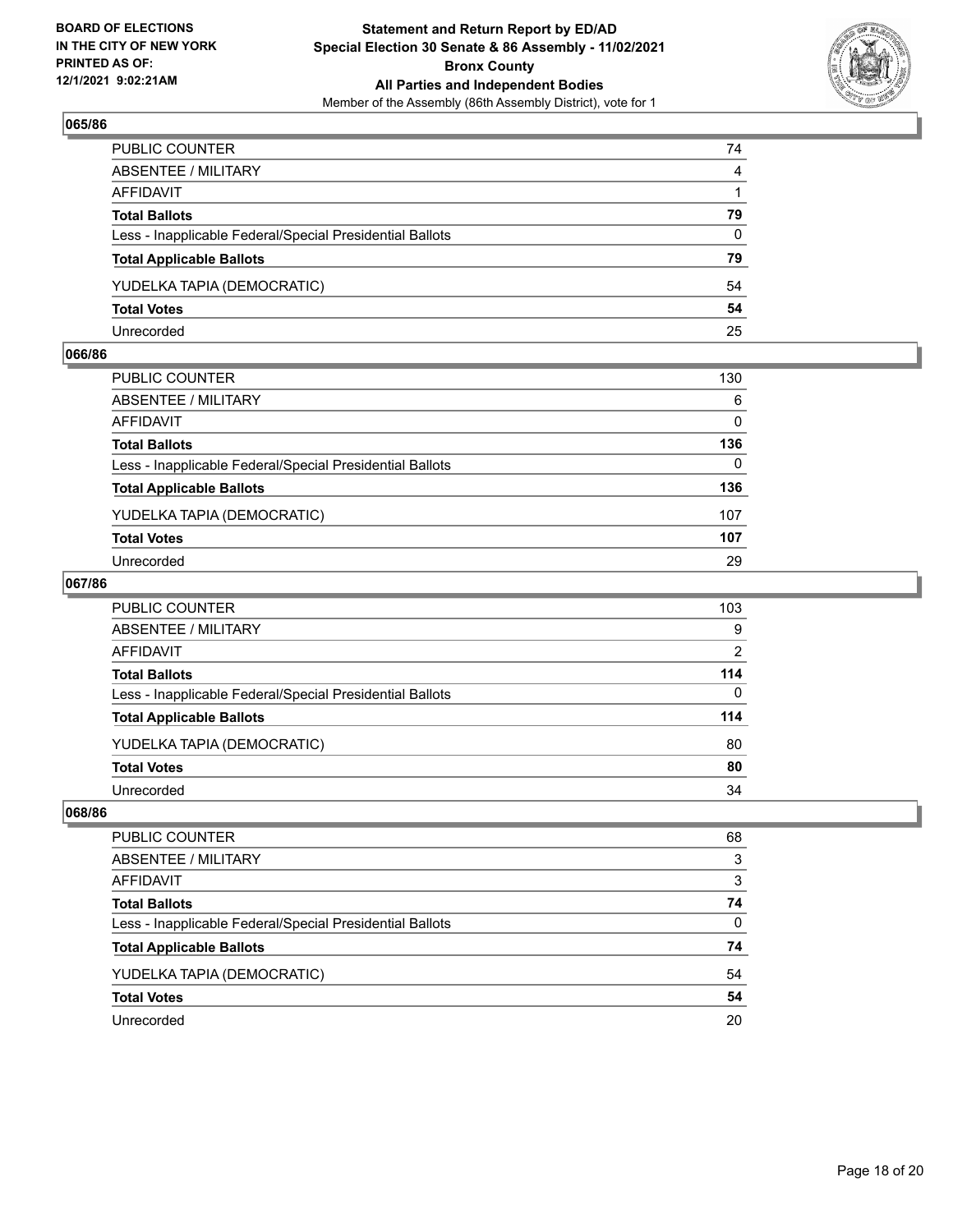

| PUBLIC COUNTER                                           | 116      |
|----------------------------------------------------------|----------|
| ABSENTEE / MILITARY                                      | 3        |
| AFFIDAVIT                                                |          |
| <b>Total Ballots</b>                                     | 120      |
| Less - Inapplicable Federal/Special Presidential Ballots | $\Omega$ |
| <b>Total Applicable Ballots</b>                          | 120      |
| YUDELKA TAPIA (DEMOCRATIC)                               | 88       |
| <b>Total Votes</b>                                       | 88       |
| Unrecorded                                               | 32       |

#### **070/86**

| PUBLIC COUNTER                                           | 82           |
|----------------------------------------------------------|--------------|
| ABSENTEE / MILITARY                                      | 3            |
| AFFIDAVIT                                                | $\mathbf{0}$ |
| <b>Total Ballots</b>                                     | 85           |
| Less - Inapplicable Federal/Special Presidential Ballots | $\Omega$     |
| <b>Total Applicable Ballots</b>                          | 85           |
| YUDELKA TAPIA (DEMOCRATIC)                               | 63           |
| <b>Total Votes</b>                                       | 63           |
| Unrecorded                                               | 22           |
|                                                          |              |

## **071/86**

| PUBLIC COUNTER                                           | 96               |
|----------------------------------------------------------|------------------|
| ABSENTEE / MILITARY                                      | 6                |
| AFFIDAVIT                                                | $\mathbf{0}$     |
| <b>Total Ballots</b>                                     | 102 <sub>2</sub> |
| Less - Inapplicable Federal/Special Presidential Ballots | $\Omega$         |
| <b>Total Applicable Ballots</b>                          | 102 <sub>2</sub> |
| YUDELKA TAPIA (DEMOCRATIC)                               | 73               |
| <b>Total Votes</b>                                       | 73               |
| Unrecorded                                               | 29               |
|                                                          |                  |

| PUBLIC COUNTER                                           | 81       |
|----------------------------------------------------------|----------|
| ABSENTEE / MILITARY                                      | 4        |
| AFFIDAVIT                                                | $\Omega$ |
| <b>Total Ballots</b>                                     | 85       |
| Less - Inapplicable Federal/Special Presidential Ballots | 0        |
| <b>Total Applicable Ballots</b>                          | 85       |
| YUDELKA TAPIA (DEMOCRATIC)                               | 55       |
| ERIC LADAMS (WRITE-IN)                                   |          |
| <b>Total Votes</b>                                       | 56       |
| Unrecorded                                               | 29       |